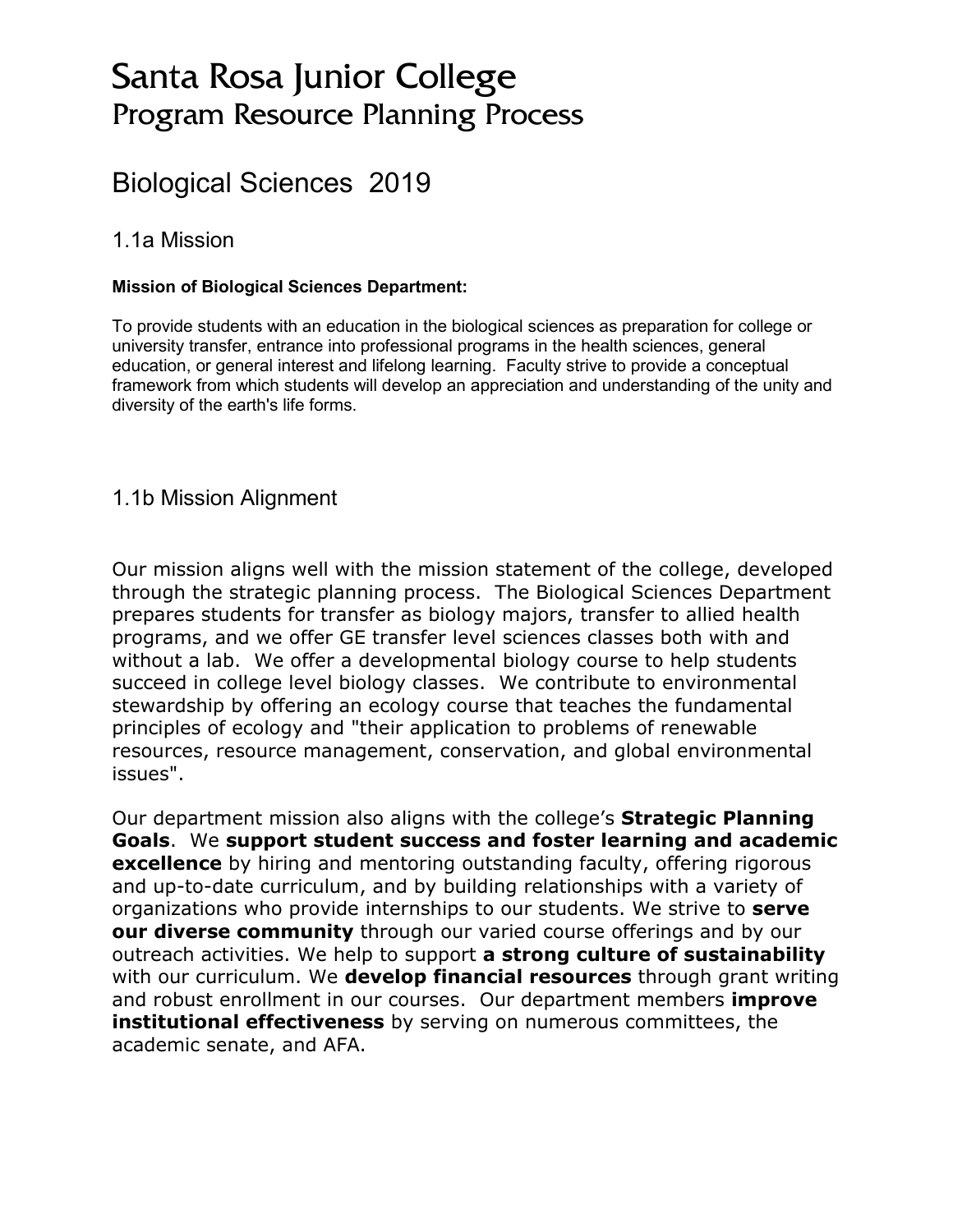## 1.1c Description

We provide courses and instruction that serve three groups of students: those needing general biology or a laboratory science to transfer to a fouryear institution, those preparing to transfer to four-year institutions as biology majors, and those intending to enter professional allied health programs. The Department also offers two related courses that prepare students to be Pepperwood preserve stewards (BIO 85.1 & 85.2) One of our former goals was to offer courses for students who wished to study the natural world for personal enrichment, and in these troubled budget times, those kinds of courses have been inactivated. It is our hope that when budgets improve some of these courses will be reinstated.

## 1.1d Hours of Office Operation and Service by Location

The Biological Sciences Department is open (faculty are here, courses are being taught) during regular teaching hours: Monday through Friday, from 7:30 AM until 5 PM, and until 8-10 PM on nights when there are night courses taught (MTWTh). This is true for both Santa Rosa and Petaluma campuses. The department office is in Santa Rosa and is staffed by an administrative assistant for 30 hours/week and a science lab coordinator, who works 40 hours/week. The AA works flexible hours, but generally aims to be here in the middle of the day. The SLC is here for a regular work day, but is often working in labs, not in the office.

The Petaluma Campus Biology program offers day and evening courses M-Th. The Coordinator of Science Labs has an office next to the biology labs and is present during operational hours, M-F, 8:30am-4:30pm.

#### 1.2 Program/Unit Context and Environmental Scan

There have not been any major changes to transfer requirements for students majoring in the Biological Sciences. Our students are successful at four-year transfer schools and in allied health professional programs. It is important to note that many of our pre-allied health students have been accepted in a variety of schools, including Samuel Merritt University, USF, and John Hopkins. This is significant because there are limited seats available in the SRJC pre-allied health programs, but our students are well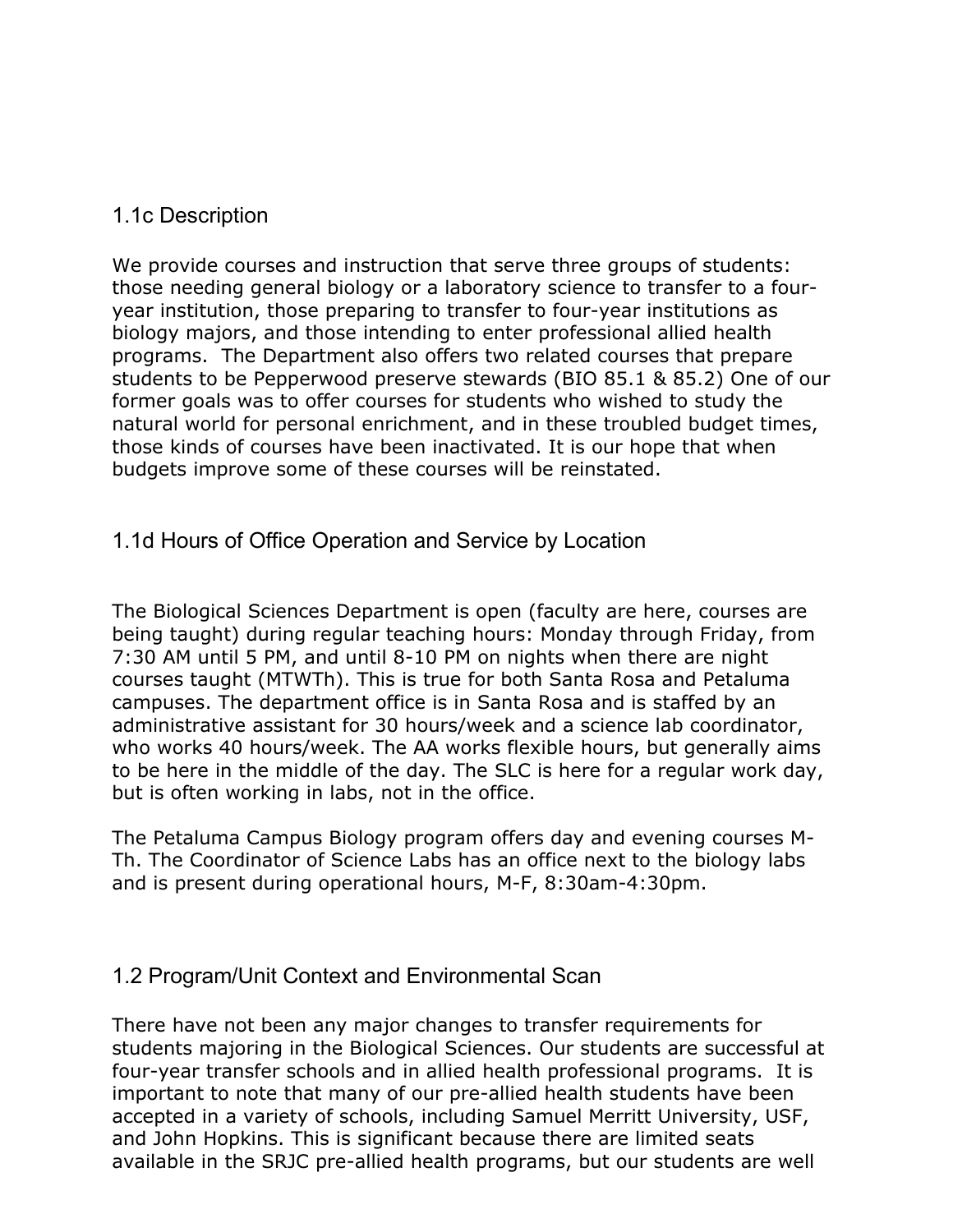aware of this and are successfully applying to many other schools. Our faculty are known for their academic expertise and rigor, their contributions to the department and the college, their devotion to helping students succeed. The department is also well known for our successful effort to establish a collegial and highly functioning department.

There has been a major trend in general education in the biological sciences. A set of recommendations has been published by the American Association for the Advancement of Science (AAAS). These recommendations encourage more problem solving and analytical work in biology lab courses, and less memorization. There is also a list of core concepts that all students leaving a biology course must be familiar with. A member of the department spent a sabbatical studying these changes in biological education and has presented several workshops for our faculty. We have begun to make changes to our courses applying these recommendations.

The Biological Sciences Department has developed partnerships with Bodega Marine Lab, Point Blue, Landpaths, Audubon Canyon Ranch, the Jewish Free Clinic and The Buck Institute for Research on Ageing to obtain paid and unpaid internship experiences for our biology majors.

#### 2.1a Budget Needs

#### **If you need additional funds, please explain.**

In the last two years, the Biological Sciences budget has been cut by over \$12,000 in supplies and graphics alone, a 40% decrease. Our department has high enrollment efficiency (ranging from 91% to 107% over the last three years) and we turn away many students at the beginning of each semester. In order to try to meet student demand we were told not to cut sections to match the lowered budget. However, we do not have the resources we need to run our classes at the most basic level. Not surprisingly, this year we have a \$12,600 budget deficit as of April.

The Biological Sciences budget must cover a great deal of items beyond those typical to most academic departments, such as live cultures, consumable supplies for labs, and equipment maintenance. The lab exercises performed in our courses are necessary to cover the concepts of our approved curriculum, and many of these courses prepare students for transfer into either 4-year universities or pre-allied health programs. In addition, as science is ever progressing, lab activities need to be updated periodically in order to provide relevant experiences for our students.

If the college cannot restore our budget then some difficult decisions need to be made about which high demand courses to cut, as we've already maximized all possible efficiency strategies.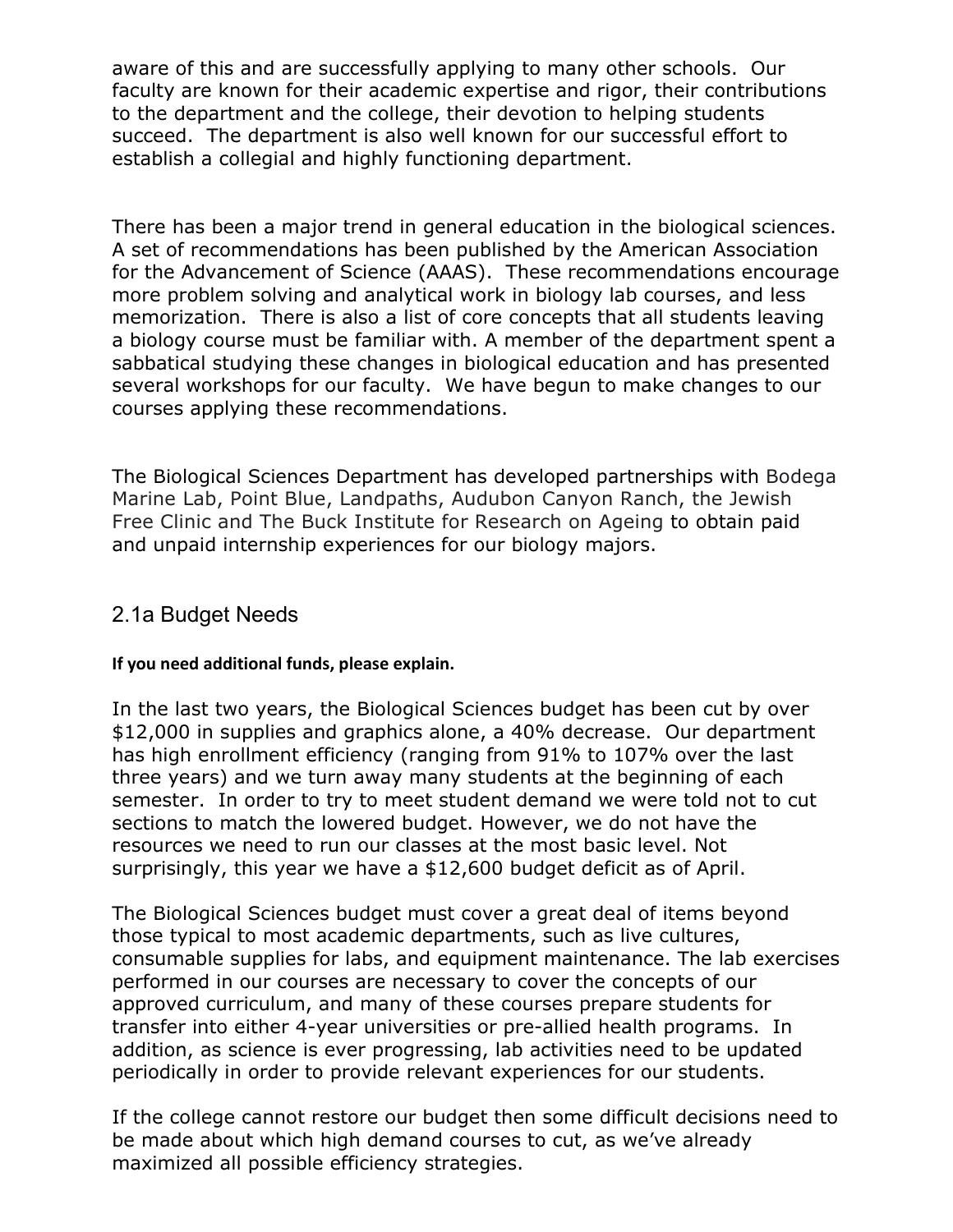Physiology, Anatomy, Microbiology, and Cell Biology are the most expensive courses to teach per section, they are also the most impacted. While cutting these courses would save some money in the short term, these kinds of cuts would also have the largest impact on transfer, certificate and degree completion. In addition to decreasing completion in our own department, the loss of these courses would impact the number of students who complete Nursing and other Allied Health degrees, which are among the most numerous in the college.

#### **4510: graphics**

#### Requesting increase of **\$2,500.00**

During the last three years we have gone into the red on our graphics budget; we are already negative this year as of April, though we haven't yet paid our 3rd quarter copier charge.

#### **5690: cadavers**

#### Requesting increase of **\$1,500.00**

Cadaver prices went up in 2016, and every year they increase the mileage and service charge (from the funeral home that transports them). Cadaver dissection is an integral part of our preallied health program.

#### **5620: field trips**

#### Requesting increase of **\$1,300.00**

Field trips are an integral part of a biology curriculum. These funds are needed to pay for van mileage.

#### **4390: general supplies**

#### Requesting increase of **\$12,500.00**

Consumable and live lab supplies are one of our largest annual expenses. The department utilizes numerous cost-saving measures, however due to cost increases over time (including shipping costs), it is difficult to replicate each year's purchasing so that we are able to provide the same lab experiences without an increase of funding. In addition, in order to train our students in modern biological techniques, we need to update our labs overtime. For example, adding biotechnology experiments.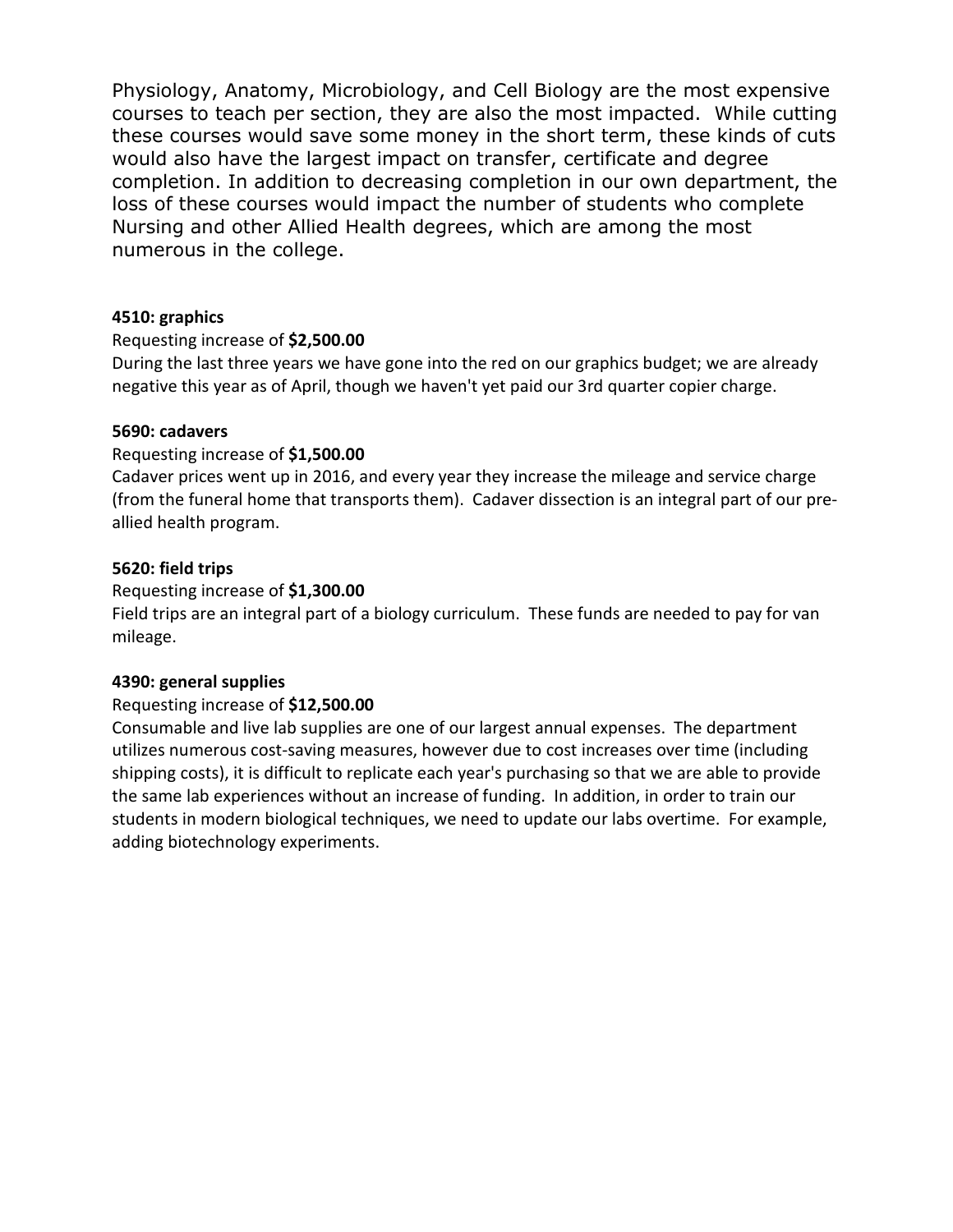# 2.1b Budget Requests

| Rank | Location   | <b>SP</b>      | M  | Amount      | <b>Brief Rationale</b>                                                   |
|------|------------|----------------|----|-------------|--------------------------------------------------------------------------|
| 0001 | Santa Rosa | 0 <sub>1</sub> | 01 | \$12,500.00 | These funds are required to cover the cost of basic supplies (4390) for  |
|      |            |                |    |             | our lab classes                                                          |
| 0002 | Santa Rosa | 0 <sub>1</sub> | 01 | \$1,500.00  | These funds will cover the ever-increasing cost of cadavers (5690).      |
| 0003 | Santa Rosa | 0 <sub>1</sub> | 01 | \$1,300.00  | Funding to cover the cost of field trips (5620), which are a part of     |
|      |            |                |    |             | laboratory curriculum. Funds cover the cost of mileage related to use of |
|      |            |                |    |             | campus vans. Field trip locations each semester include Sonoma           |
|      |            |                |    |             | Mountain, Bodega Bay, Armstrong Redwood State Park, Safari West.         |
| 0004 | Santa Rosa | 0 <sub>1</sub> | 01 | \$2,500.00  | These funds are for graphics (4510).                                     |

## 2.2a Current Classified Positions

| <b>Position</b>                            | Hr/Wk | Mo/Yr | <b>Job Duties</b>                                                                                                                                                                                                                                                                                                                                                                                                                                                                       |
|--------------------------------------------|-------|-------|-----------------------------------------------------------------------------------------------------------------------------------------------------------------------------------------------------------------------------------------------------------------------------------------------------------------------------------------------------------------------------------------------------------------------------------------------------------------------------------------|
| Administrative Assistant II                | 30.00 | 12.00 | Bio Sci department office management, type<br>evaluations, monitor budget, source and purchase<br>equipment and services, update website, provide<br>departmental orientation for new employees.<br>prepare PAF's, enter curriculum into SIS database.<br>NOTE: Admin also serves the E&SS department<br>with these hours                                                                                                                                                               |
| Science Lab Coordinator; SR                | 40.00 | 11.00 | manage budgets, coordinate purchases and<br>preparations for 50 lab sections; maintain living<br>organisms, order and receive supplies, maintain<br>equipment, supervise student employees, work with<br>SLIA's on Bio10, Majors Bio, Physio, Anatomy and<br>all other Bio Classes preparations. Attempts to fill<br>the gap for the absence of a microbiology lab SLIA<br>which requires working from 7 AM to 7 PM on<br>some days.                                                    |
| Science Lab Coordinator, Pet               | 40.00 | 12.00 | manage budgets, coordinate purchases and<br>preparations for student labs; maintain living<br>organisms, order and receive supplies, maintain<br>equipment; work with SLIA on MICRO 60 and 5<br>preparations, and BIO 10 and 100 when needed.<br>NOTE - these 40 hrs also coordinate other science<br>courses (and their budgets) using lab facilities at the<br>Petaluma campus: chemistry, earth/space science,<br>physics, wastewater chemistry, animal health,<br>viticulture, etc. |
| <b>SLIA Anatomy</b>                        | 40.00 | 10.00 | prepare student labs: equipment, specimens,<br>reagents; assist in lab instruction; assign, oversee,<br>and score dissections; dispose of hazardous waste;<br>order/maintain/dispose of cadavers.                                                                                                                                                                                                                                                                                       |
| <b>SLIA Physiology</b>                     | 40.00 | 10.00 | prepare student labs: equipment, specimens,<br>reagents; assisit in lab instruction; maintain and<br>repair equipment; provide biohazard training and<br>supervision for blood labs.                                                                                                                                                                                                                                                                                                    |
| <b>SLIA Bio Majors</b>                     | 40.00 | 9.00  | prepare student labs: equipment, specimens,<br>reagents; assist in lab instruction, gather botany<br>specimens, maintain living cultures for labs                                                                                                                                                                                                                                                                                                                                       |
| SLIA Introductory Biology, Santa Rosa      | 19.00 | 10.00 | prepare student labs: equipment, specimens,<br>reagents; assist in lab instruction                                                                                                                                                                                                                                                                                                                                                                                                      |
| SLIA Introductory Biology, Micro, Petaluma | 20.00 | 12.00 | prepare student labs: equipment, specimens,<br>reagents; assist in lab instruction                                                                                                                                                                                                                                                                                                                                                                                                      |
|                                            | 0.00  | 0.00  |                                                                                                                                                                                                                                                                                                                                                                                                                                                                                         |

# 2.2b Current Management/Confidential Positions

| ion | $T \times T$<br>TT.<br>Hr/<br><b>TY</b> | <b>A</b> <i>A</i><br>$\mathbf{N}$<br>-VIO. | Duties<br>Jot |
|-----|-----------------------------------------|--------------------------------------------|---------------|
|     |                                         |                                            |               |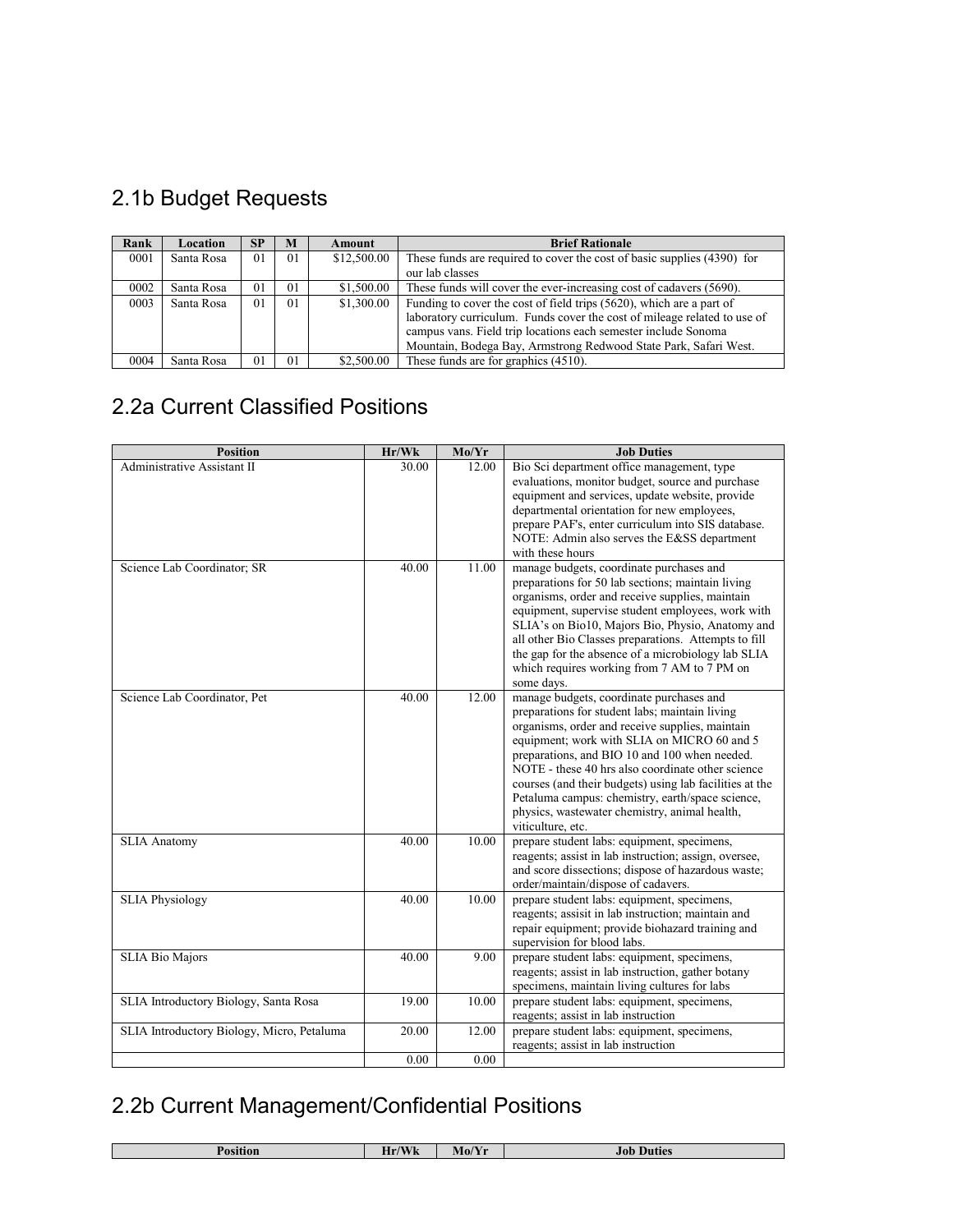| Department Chair | 20.00 | 11.00 | manage department: budget, evaluations, program       |
|------------------|-------|-------|-------------------------------------------------------|
|                  |       |       | review, schedule, curriculum, hiring, department      |
|                  |       |       | meetings and communication; Life Sciences has a       |
|                  |       |       | SR chair (.45) and a Petaluma co-chair (.03) = .48    |
|                  |       |       | FTE release time. This release time decreased when    |
|                  |       |       | the new chair formula was put into place, and it does |
|                  |       |       | not accurately reflect the time spent to do the job.  |

## 2.2c Current STNC/Student Worker Positions

| <b>Position</b>                 | Hr/Wk | Mo/Yr | <b>Job Duties</b>                                     |
|---------------------------------|-------|-------|-------------------------------------------------------|
| Student Lab Assistant (2)       | 20.00 | 12.00 | 20 hours split by 2 workers. Care for animals, wash   |
|                                 |       |       | dishes, prepare solutions, media, and cultures, clean |
|                                 |       |       | labs and microscopes                                  |
| Student Lab Assistant, Petaluma | 8.00  | 12.00 | Care for animals, wash dishes, prepare solutions and  |
|                                 |       |       | media, clean labs and microscopes                     |
|                                 | 0.00  | 0.00  |                                                       |

## 2.2d Adequacy and Effectiveness of Staffing

The Biological Sciences Department does not have adequate staffing to support our needs.

Rank 1: One of our SLIAs (Bio Majors) has a 9 month position. The department requests that this position be made an 11 month position. This position serves all biology major courses, and a summer session of Bio 2.1 (cell biology). Offering Bio 2.1 in the summer allows our Biology majors to transfer in a timely manner. This cannot be done without adequate instructional support for lab set-up and take-down, as well as instructional assistance during lab hours. An additional month of work has been added (by way of a PAF) for the last 3 years, and must be made permanent, otherwise we will not be able to continue offering the summer sections, and completion rates will drop.

Rank 2: Our Science Lab Coordinator is currently an 11-month position and needs to be increased to 12 months. Several years ago, a full time Science Lab Coordinator retired and was not replaced. Instead, her duties were added to our current SLC, in addition to the duties she was already performing. This person supports an intensive 8-week summer session and is serving both as the SLC and the primary technician to prepare all the materials and minor equipment repairs needed for all labs in the department including 2-3 sections of cell biology and 3-4 sections of microbiology each semester (a more detailed history and description of this job is provided below in her own words\*). The workload is further exacerbated by the lack of a Micro SLIA; our SLC arrives at 7:00 am to prepare bacterial cultures and media for labs, and then stays two nights/week to serve the night section of Micro 5 in the fall. This is not sustainable. In order to maintain our current course offerings we need to increase this position from 11 to 12 months.

Rank 3: Microbiology is one of three "core science" courses for pre-allied health students, and yet it's the only one without a SLIA. This affects student safety and learning. Microbiology labs regularly use flame, potentially pathogenic microorganisms, and known mutagens for staining. Having a second, trained person in the room during dangerous labs is necessary for safety. In addition, we recently lost our night section SLIA for Physiology. We cannot teach Physiology 1, one our most impacted courses, without SLIA support. We are therefore requesting a new 11 month, 20 hr/week SLIA position to cover both of these needs.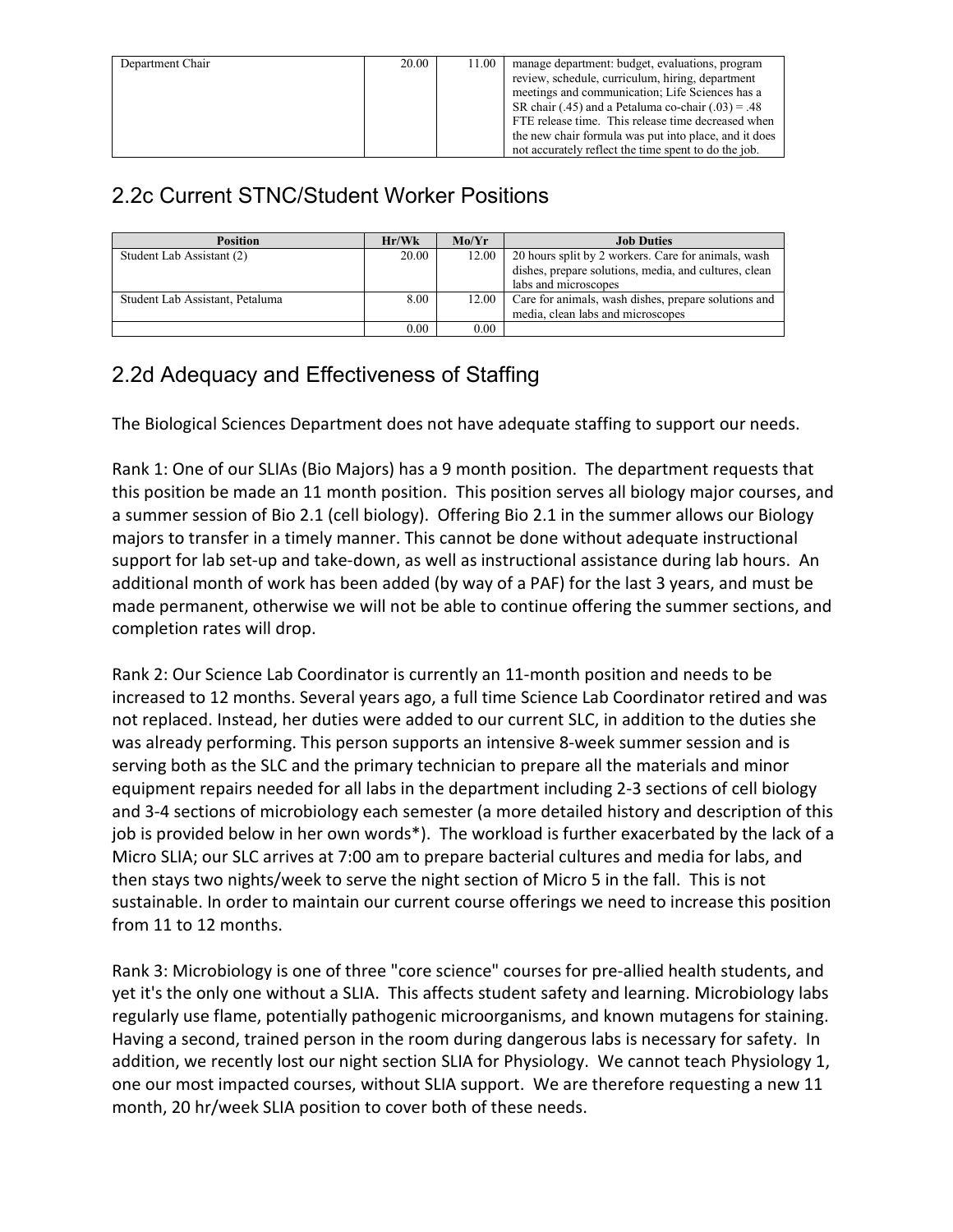Rank 4: The Biological Sciences Department Chair is currently compensated with 48% release time, 3% of which is given to the Petaluma co-chair. This has proven to be insufficient for completing all the required tasks that are the purview of the chair. The current chair regularly works on evenings, weekends, and over both winter and spring break to make sure everything is accomplished. This is no way to run a department, and it's a major impediment to recruiting faculty willing to serve as chair. Therefore, we are requesting that our Department Chair compensation be increased from 48% to 58%. We hope that when lab equity is established in Fall 2020, and our load is more accurately represented, that this will lead to an increase in the department chair release time.

Rank 5: Increase hours for Santa Rosa Student Lab Assistants. Our student lab assistants take care of many tasks that are integral to our classes and are in no way cost effective to have SLIAs perform, such as cleaning and upkeep of lab equipment, care of living specimens, and organizing supplies. We regularly run short on hours and end up having higher paid staff performing these menial tasks.

Rank 6: Increase hours for Petaluma Student Lab Assistant. Our student lab assistant takes care of many tasks that are integral to our classes and are in no way cost effective to have our SLIAs perform, such as cleaning and upkeep of lab equipment, care of living specimens, and organizing supplies. We regularly run short on hours and end up having higher paid staff performing these menial tasks. In addition, our student workers are science students who move on with their education away from the Petaluma Campus. An increase from eight to twelve hours per week would allow one experienced student, who is getting ready to move on, to work with and train an incoming student worker.

Rank 7: We had previously requested that our Petaluma SLIA hours be increased from 20 to 30 hours per week. Last year our SLIA's hours were increased to 27.5 hours per week for part of the year. This change has been extremely helpful as we have added new courses and more labs to the Petaluma campus. Our SLIA is working very efficiently within the 27.5 hours available but adding any additional classes (such as more microbiology) would not be possible and we would need to increase to at least 30 hours per week for the full 12 months.

Rank 8: Our Intro Bio SLIA supports all sections of Bio 10, Bio 16, Bio 25, and Bio 100, including summer session. Bio 16 was developed and added a few years ago, yet the SLIA hours were not increased. In order to maintain our offerings of these core courses (and therefore FTES), we need to increase this position from 19 to 20 hours/week.

#### \* Detailed History and Description of the Santa Rosa Science Lab Coordinator position, in her own words:

Subject: Requesting Science Lab Coordinator position increase to twelve months a year.

Science Lab Coordinators are 12 month positions except for Bio Sci's SLC on SR campus who is only eleven months per year. As Santa Rosa's SLC I handle 50 sections of Biological Sciences lab courses compared to SLC of Petaluma who handles over 15 sections of science lab courses including Bio Sci.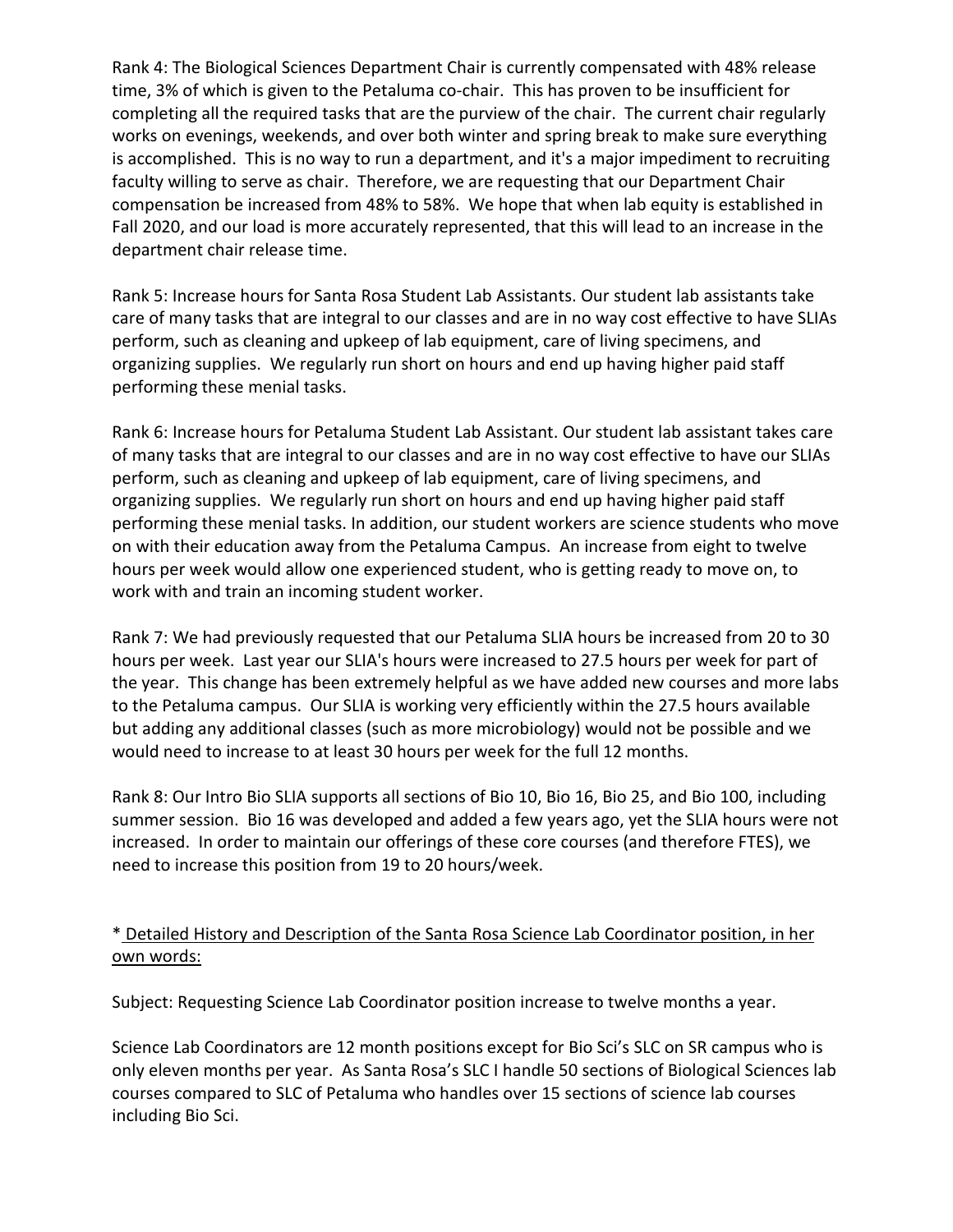I was temporarily assigned to the position of Science Lab Coordinator 1/2002 and hired officially 7/2002. The person I replaced as Sci Lab Coordinator strictly dealt with the Micro/Cell labs and department equipment eleven months a year. This included purchasing for that area.

Debra Armitage retired 3/2004 from her full time twelve month a year position. At that time her duties were added to my existing position. This added Bio 10, Bio 25, Bio 100, Bio 2.1, Bio 2.2, Bio 2.3, Anat 1, Anat 140, Anat 58, Physio 1, Physio 58, and all minor Biology courses to my area of responsibility and work load. The labs without SLIA support then fall to me for set up of specific labs besides just chemical solutions (i.e. Bio 100, Micro 5, and Micro 60). Please note with Micro 5 and 60 there are labs that require my presence for safety of the students.

I supply solutions, bacterial cultures, and media for all labs in the department. I coordinate with the SLIA's for supplies ordering. I perform inventory for all labs and storage areas in the department. I maintain and supply bacterial cultures to the Petaluma campus. I supply media for the Ag Department's Vet Tech lab too. I stand in for the department SLIA's when they are out ill or on vacation. I supervise two lab assistant student employees who support the SLIA's and myself.

Then we were required to implement the Chemical Hygiene Plan (CHP) to the department. This added new duties I manage for Bio Sci department; coordinating all the chemicals we use including how they are used and disposed of as well as orienting new faculty and staff on established laboratory procedures and their safety.

Next building safety was implemented and the Sci Lab Coordinators serves as manager (BSM). This involves meetings, seminars, planning and review with the EHS manager as well as development of the Bio Sci department's emergency plans.

I truly love my work and feel it is not practical to have it separated into two jobs. I have organized the job extremely well, yet I usually hear from HR about exceeding allowed vacation time accruement. The extra hours I work leads to my carrying comp time as well. The needs of the different labs are expertly known by me and as a result I developed concise procedures. Example: autoclave supports all the labs as well as the reverse osmosis water system, which was not done in the past.

| Rank | Location   | <b>SP</b>      | M              | <b>Current Title</b>              | <b>Proposed Title</b>             | <b>Type</b> |
|------|------------|----------------|----------------|-----------------------------------|-----------------------------------|-------------|
| 0001 | Santa Rosa | 0 <sub>1</sub> | 01             | ERI VACANT 12/30: SLIA Bio        | SLIA BIO Majors (11 months)       | Classified  |
|      |            |                |                | Majors (9 month)                  |                                   |             |
| 0002 | Santa Rosa | $\overline{0}$ | 01             | ERI VACANT 12/30: SLIA Bio        | SLIA Bio 10 (100%)                | Classified  |
|      |            |                |                | 10(47.5%)                         |                                   |             |
| 0003 | Santa Rosa | 0 <sub>1</sub> | 01             | Science Lab Coordinator, 11       | Science Lab Coordinator, 12 month | Classified  |
|      |            |                |                | month                             |                                   |             |
| 0004 | Santa Rosa | 0 <sub>1</sub> | 0 <sub>1</sub> | None (No Existing Position)       | SLIA (20 hrs/week; 11 months)     | Classified  |
| 0005 | Santa Rosa | 0 <sub>1</sub> | 0 <sub>1</sub> | Department Chair, Release Time    | increase from 48% to 58% release  | Management  |
|      |            |                |                |                                   | time                              |             |
| 0006 | Santa Rosa | $\overline{0}$ | 0 <sub>1</sub> | Student Lab Assistant             | increase from 20 to 25 hrs/week   | Student     |
| 0007 | Petaluma   | 0 <sub>1</sub> | 0 <sub>1</sub> | Student Lab Assistant             | increase from 8 to 12 hrs/week    | Student     |
| 0008 | Petaluma   | 01             | 01             | <b>SLIA Biology</b>               | increase from 27.5 to 30 hrs/week | Classified  |
| 0009 | Santa Rosa | 0 <sub>1</sub> | 01             | SLIA, Intro Bio, 19 hours p/ week | SLIA, Intro Bio, 20 hours p/ week | Classified  |
|      |            |                |                |                                   | (cost confirmed)                  |             |

## 2.2e Classified, STNC, Management Staffing Requests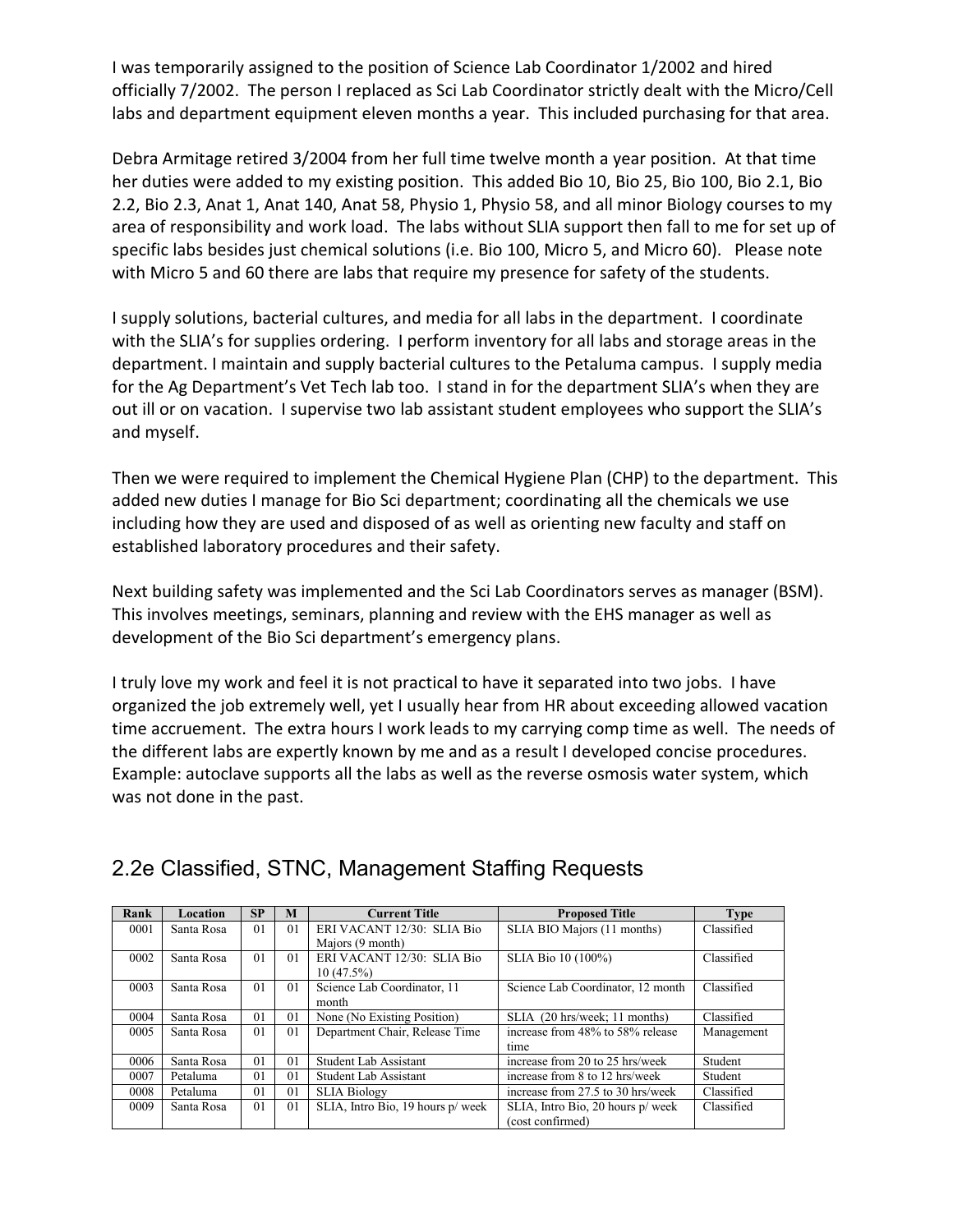# 2.3a Current Contract Faculty Positions

| <b>Position</b>                       | <b>Description</b>                                    |
|---------------------------------------|-------------------------------------------------------|
| <b>Biological Sciences Instructor</b> | intro bio, ecology, zoology, pepperwood field courses |
| Biological Sciences Instructor        | intro bio, developmental bio, botany                  |
| Biological Sciences Instructor        | physiology, anatomy                                   |
| Biological Sciences Instructor        | intro bio, cell biology, anatomy                      |
| Biological Sciences Instructor        | physiology, anatomy                                   |
| Biological Sciences Instructor        | intro bio, microbiology                               |
| Biological Sciences Instructor        | anatomy, tropical biology, human biology              |
| Biological Sciences Instructor        | cell biology, microbiology                            |
| Biological Sciences Instructor        | intro bio, zoology, marine biology                    |
| Biological Sciences Instructor        | anatomy, physiology                                   |
| Biological Sciences Instructor        | intro bio, botany, ecology                            |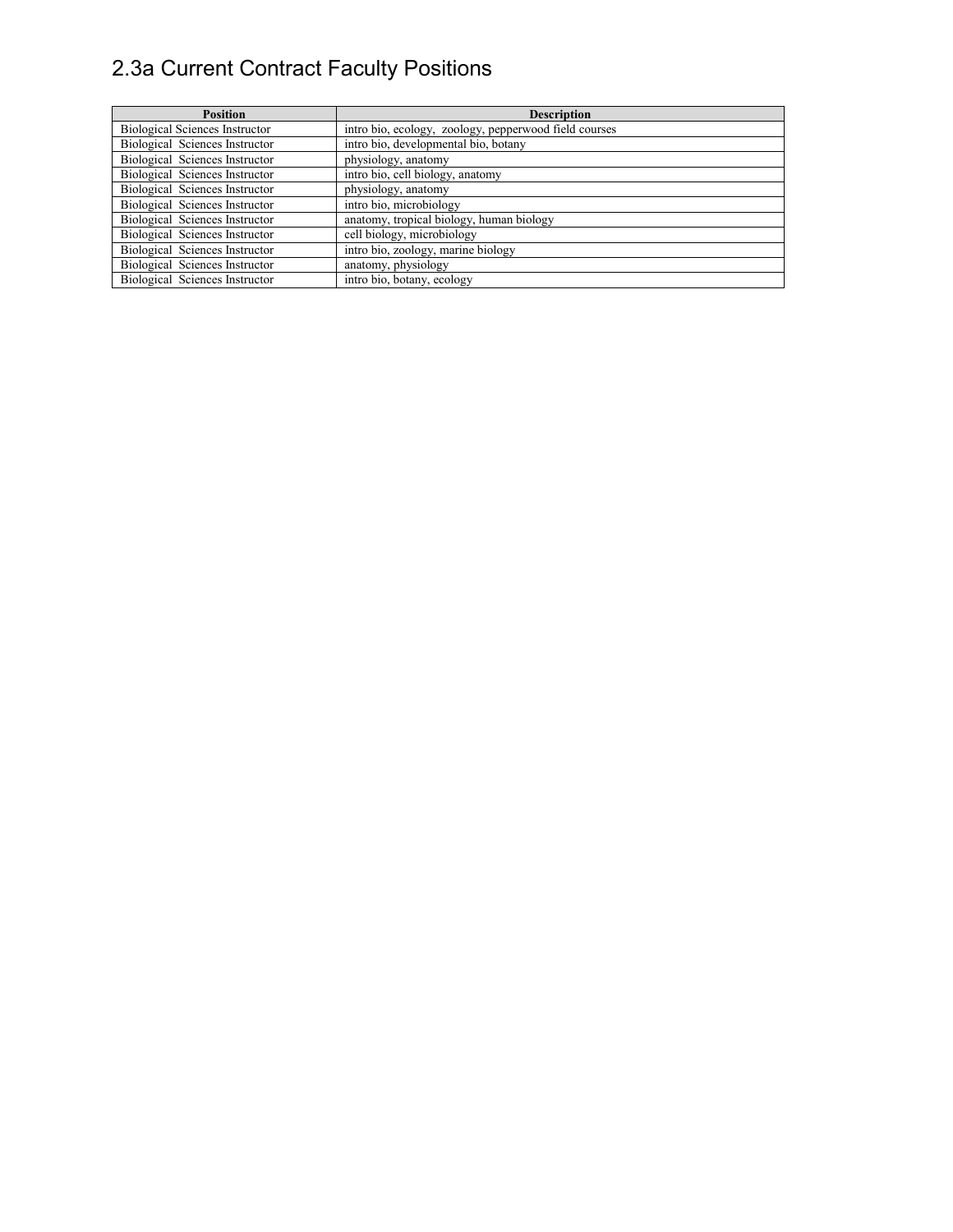## 2.3b Full-Time and Part-Time Ratios

| <b>Discipline</b> | <b>FTEF</b> | $%$ Reg | <b>FTEF</b> | $%$ Adj  | <b>Description</b>                                                                                     |
|-------------------|-------------|---------|-------------|----------|--------------------------------------------------------------------------------------------------------|
|                   | <b>Reg</b>  | Load    | Adj         | Load     |                                                                                                        |
| Anatomy           | 2.3800      | 52.4200 | 2.1600      | 47.5800  | This ratio will be harmed further by the anticipated retirement of one FT faculty who teaches          |
|                   |             |         |             |          | Anatomy.                                                                                               |
| Biology           | 4.8300      | 51.5000 | 4.5500      | 48.5000  | This ratio has continued to fall since we lost two full time faculty (one failed tenure, another       |
|                   |             |         |             |          | leaving due to cost of living in Sonoma County) We have replaced one of those positions but still      |
|                   |             |         |             |          | need to hire another full-time faculty member.                                                         |
| Botany            | 0.0000      | 0.0000  | 0.3400      | 100,0000 | There are only two remaining Botany courses (we used to have 11). The faculty who end up               |
|                   |             |         |             |          | teaching these courses (one in fall, one in spring) varies from year to year. In 2015 the numbers      |
|                   |             |         |             |          | were 100% FT; in the subsequent years it has been 100% adjunct. This will also be affected by the      |
|                   |             |         |             |          | anticipated retirement of one FT faculty who is a botanist.                                            |
| Microbiology      | 0.9700      | 50,0000 | 0.9700      | 50,0000  | This ratio improved with the addition of a full time faculty member who teaches microbiology,          |
|                   |             |         |             |          | however, we also added a micro section which is taught by an adjunct, which decreases this ratio.      |
| Physiology        | 1.3700      | 58.3000 | 0.9800      | 41.7000  | This ratio was improved by the addition of a new full-time physiology faculty member. However,         |
|                   |             |         |             |          | one of our anticipated retirements is a physiology instructor and that will likely cause this ratio to |
|                   |             |         |             |          | fall.                                                                                                  |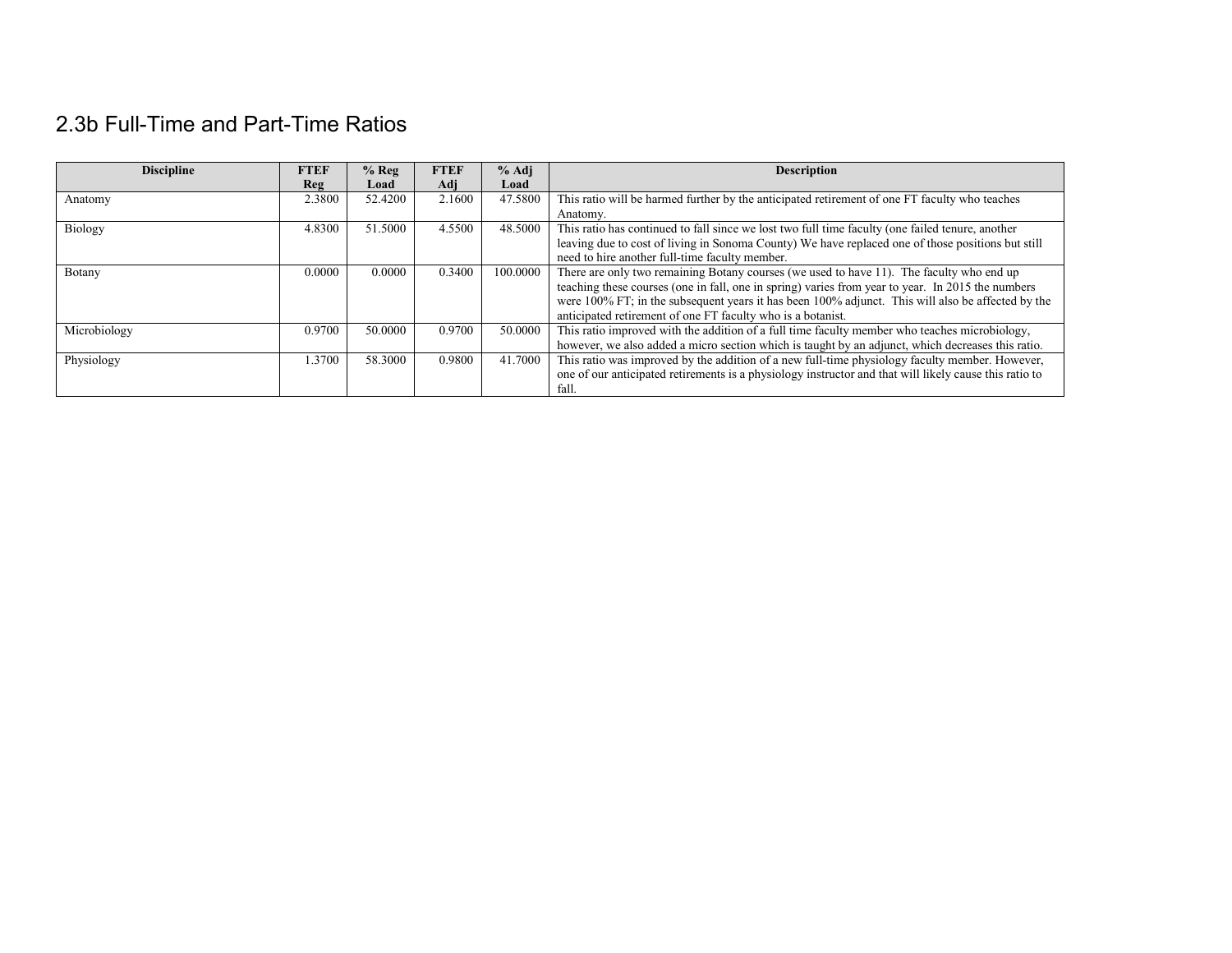## 2.3c Faculty Within Retirement Range

Eleven full time faculty are listed in section 2.3a. Five current faculty are under 50, 3 are 50-54 and 3 are 55+.

#### 2.3d Analysis of Faculty Staffing Needs and Rationale to Support Requests

It is difficult to find adjunct instructors for our various disciplines, and we often struggle to fill openings.The upcoming contract change which gives parity to lab and lecture (expected Fall 2020) will dramatically impact our full-time to part-time faculty ratios. For example, in Fall 2019 58 of our 62 sections have a lab. When lab equity goes into effect the load for each lab section will increase from .75 to 1.00. This 25% increase in load will all be covered by adjunct or overload faculty, significantly decreasing our FT/PT faculty ratios.

In addition, two of our full time faculty members have stated that they plan to retire within the year. These are the faculty positions we are requesting:

1. In process: A current Petaluma full time faculty member is transferring to the Santa Rosa campus to fill the vacant Zoology position. So she will need to be replaced on the Petaluma campus. This position has already been approved due to a failed tenure position.

2. Our top priority is to replace our Botany instructor who plans to retire this year. We have no other trained botanists to fill this position. This is a key course in the biology curriculum and needs to be taught by a full-time faculty member.

3. Our next priority is to replace our Anatomy and Physiology instructor who also plans to retire this year. She teaches high demand Anatomy and Physiology courses that are essential for the Pre-allied health programs. This faculty member routinely teaches 40% overload so her loss will dramatically decrease our ability to offer these courses because the adjunct pool for this position is negligible.

4. We would like a new position of a Cell Biology Instructor. This high demand, core biology course is a prerequisite for all biology majors. We offer 6 sections per year and have only 2 instructors who can teach (who are also needed in other classes as well) the adjunct pool for this position is negligible as well.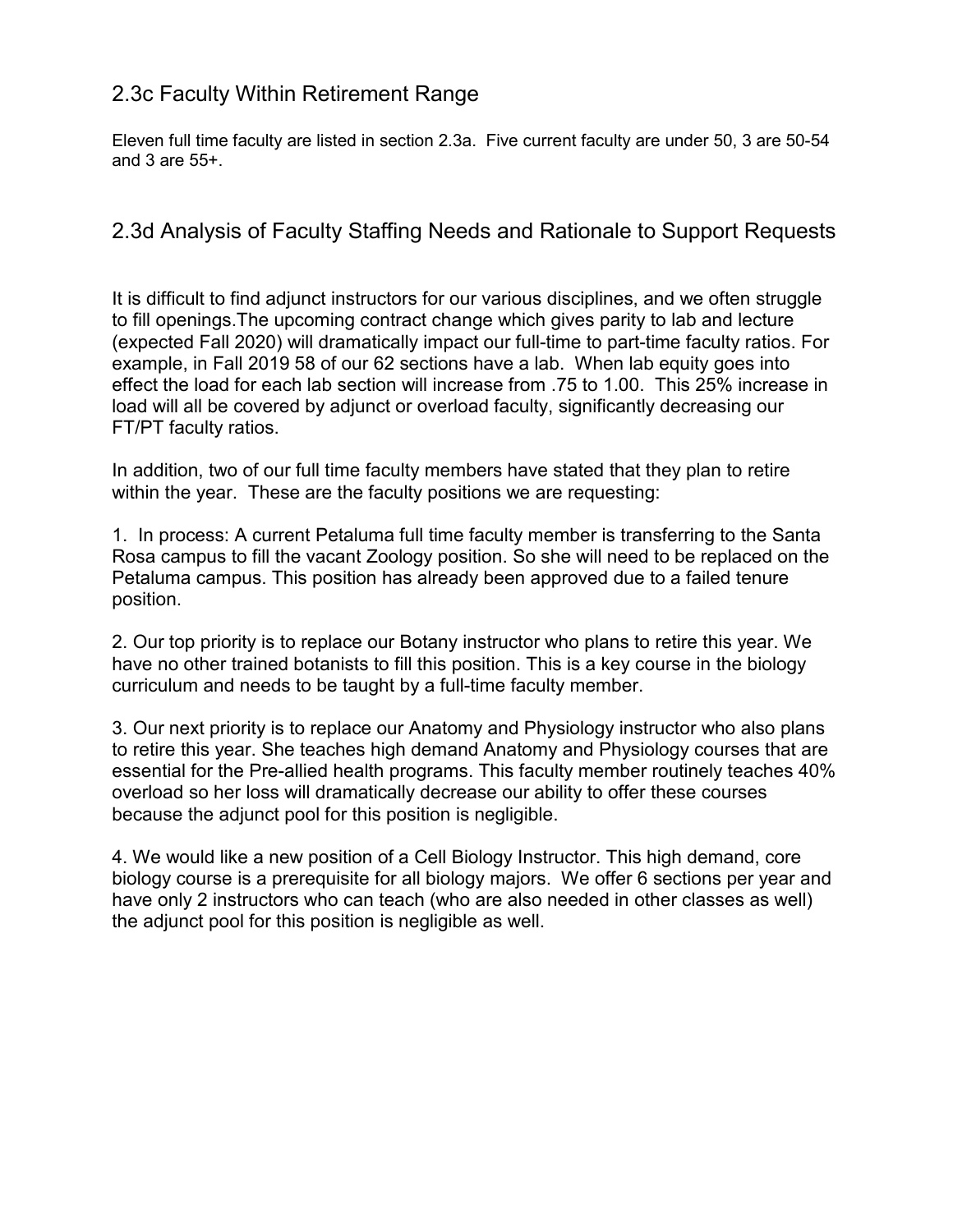# 2.3e Faculty Staffing Requests

| Rank | Location   | SP | M               | <b>Discipline</b>                              | <b>SLO Assessment Rationale</b>                                                                                      |
|------|------------|----|-----------------|------------------------------------------------|----------------------------------------------------------------------------------------------------------------------|
| 0001 | Santa Rosa | 02 | $\overline{01}$ | Bio. Sciences: Botany and Introductory Biology | The faculty member who currently fills this role is retiring in December. We have no other trained botanists to fill |
|      |            |    |                 |                                                | this position. This is a key course in the biology curriculum and needs to be taught by a full-time faculty member.  |
|      |            |    |                 |                                                | We love plants. Give plants a chance. In addition, this position covers some of our introductory biology classes     |
|      |            |    |                 |                                                | and our Bio 100 class.                                                                                               |
| 0002 | Santa Rosa | 02 | $\Omega$        | Bio. Sciences: Anatomy and Physiology          | This faculty member currently in this position is retiring within the next year. She teaches high demand Anatomy     |
|      |            |    |                 |                                                | and Physiology courses that are essential for the Pre-allied health programs. The adjunct pool for this position is  |
|      |            |    |                 |                                                | negligible. Keep in mind this person is training your future care givers.                                            |
| 0003 | Santa Rosa | 02 | $\Omega$        | Bio. Sciences: Cell Biology                    | This is a high demand, core biology course that is prerequisite to all biology majors. We offer 6 sections per year. |
|      |            |    |                 |                                                | We only have two full-time faculty members teaching it and it is not appropriate to give this to an adjunct          |
|      |            |    |                 |                                                | instructor because it is very intensive to teach and prepare. The adjunct pool for this position is negligible.      |
| 0004 | Petaluma   | 02 | $\overline{0}$  | Bio Sciences: General Biology                  | One of current Petaluma Full Time faculty members is transferring to the Santa Rosa campus to fell a vacant          |
|      |            |    |                 |                                                | Zoology position. This position has already been approved due to a failed tenure position and is already in          |
|      |            |    |                 |                                                | process. This is why it is ranked last, simply because it is already happening.                                      |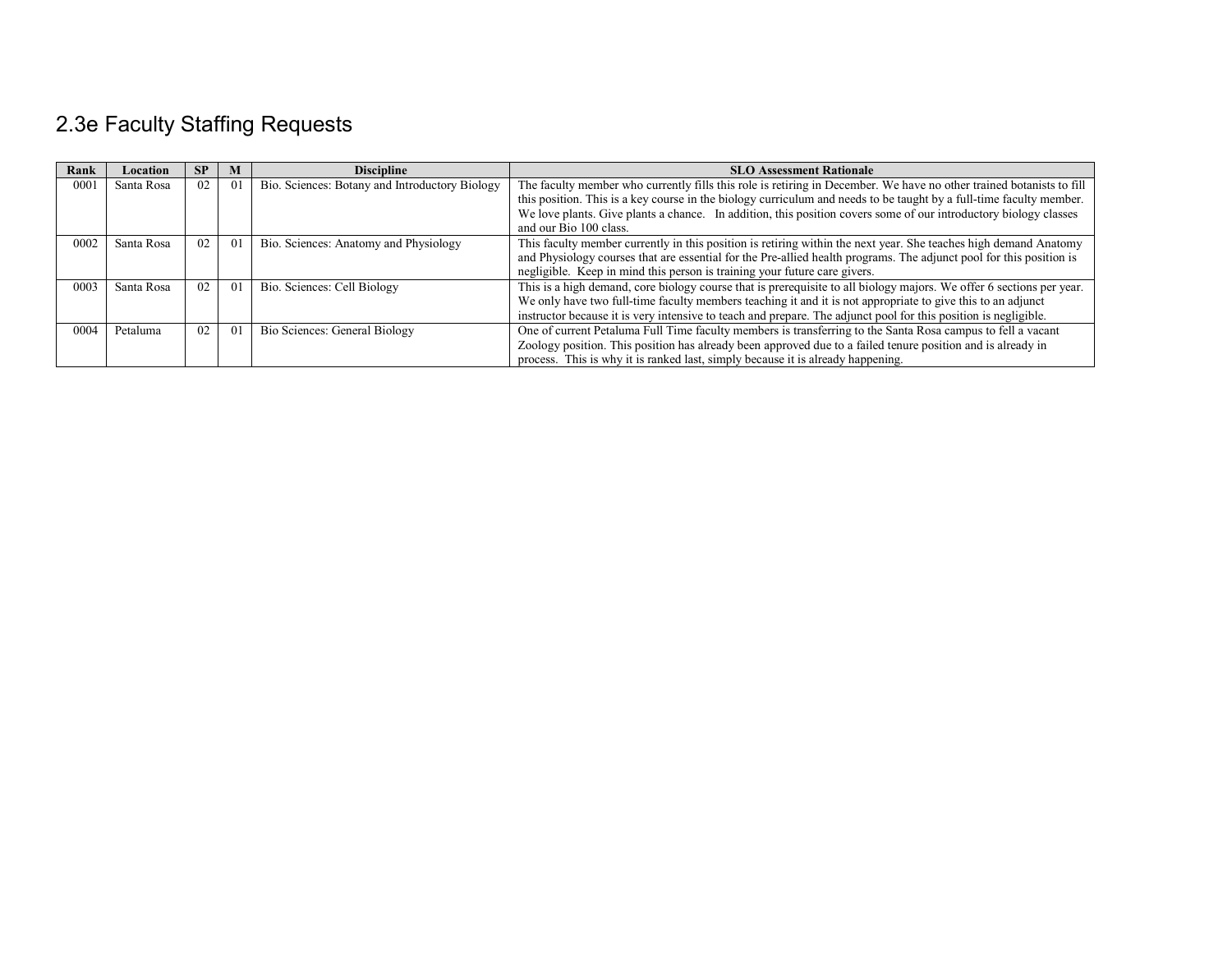## 2.4b Rationale for Instructional and Non-Instructional Equipment, Technology, and Software

Existing equipment and technology are not adequate for our instructional program. Primary needs include several items that will preserve our priceless specimen collection (both taxodermic and herbarium), including a **walk-in freezer** and **museum-quality display cabinets**. Some specimen loss has already occured, and last semeser we came close to losing many more. My understanding is that both the freezer and cabinets will be included in the remodel project currently underway with RFD (with Measure H funds), but having been warned to "put everything in the PRPP," I thought it prudent to include them here as well.

**Computer and speaker for 2004 Lark Hall** - When sound is projected from the computer it is fuzzy/has static. I'm not sure of the price for replacement.

**Camera System for Anatomy Lab**: Students perform extensive cadaver dissections in Anat 1, but many structures (particularly blood vessels) are small and difficult to see unless one's face is right up in there. During student presentations, the **camera system** allows us to project those small structures to monitors mounted around the cadaver lab. The current system was installed in 2003, and the single broken camera needs to be replaced with four smaller, higher quality ones (one for each cadaver table).

**Accuscope microscope with camera** is needed for the microbiology lab (Baker Hall 1885). This would allow instructors to show slides that are challenging and help the students understand what they are seeing.

Our classroom set of **binoculars** is down to a few, very outdated pairs. These would be used primarily by Bio 2.2 students on field trips, but could also be shared with Bio 10, 12, 16, 25, 27, and 85.2.

The **binocular compound microscopes** in the physio lab are old, and many no longer focus properly. These are only ranked as low priority because they are quite expensive, and the physio students don't use them very often compared to many of our other courses.

**Microscope cell phone adaptors** would allow the students to easily photograph slides in lab, and can also functionally "add an ocular" to monocular microscopes.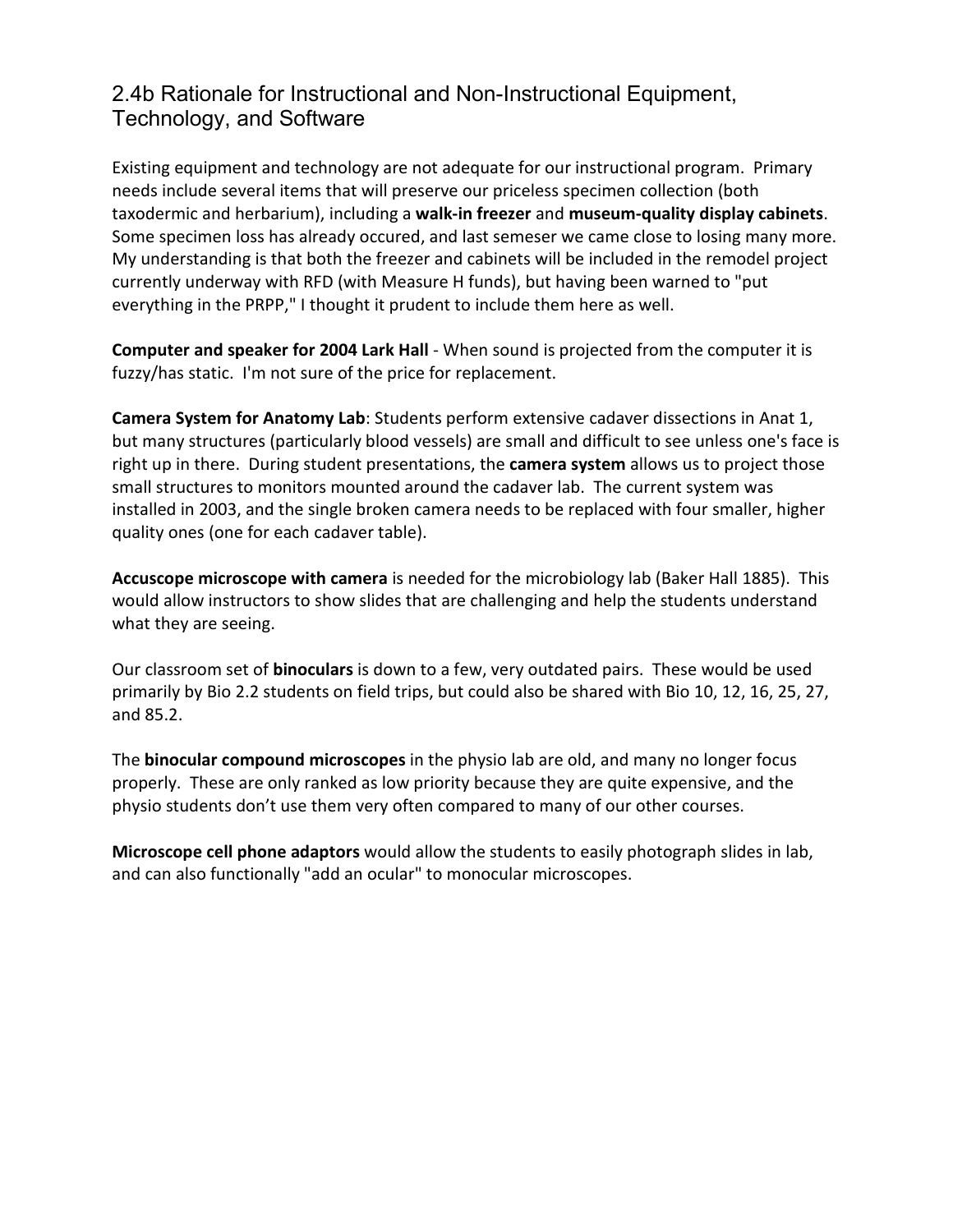# 2.4c Instructional Equipment Requests

| Rank          | Location   | <b>SP</b> | M              | <b>Item Description</b>                      | <b>Qty</b> | <b>Cost Each</b> | <b>Total Cost</b> | <b>Requestor</b>  | Room/Space   | Contact           |
|---------------|------------|-----------|----------------|----------------------------------------------|------------|------------------|-------------------|-------------------|--------------|-------------------|
| 000           | Santa Rosa | 01        | 0 <sup>1</sup> | (MEAS H) large specimen freezer              |            | \$10,000.00      | \$10,000.00       | Kirsten Swinstrom | 1805         | Shawn             |
|               |            |           |                |                                              |            |                  |                   |                   |              | Brumbaugh         |
| $000^{\circ}$ | Santa Rosa | 01        | 0 <sup>1</sup> | ITG: camera sys for the cadaver lab (4)      |            | \$40,000.00      | \$40,000.00       | Kirsten Swinstrom | 1829         | Danielle King     |
|               |            |           |                | cameras)                                     |            |                  |                   |                   |              |                   |
| $000^{\circ}$ | Petaluma   | 01        | 0 <sup>1</sup> | slide warmer - large Fisher XH-2001          |            | \$329.00         | \$329.00          | Kirsten Swinstrom | <b>PC317</b> | Steven Kessler    |
| $000^{\circ}$ | Petaluma   | 01        | 0 <sup>1</sup> | Table Top incubator, 2 cubic feet Quincy Lab |            | \$505.00         | \$505.00          | Kirsten Swinstrom | PC317        | Steven Kessler    |
|               |            |           |                | $12 - 14$                                    |            |                  |                   |                   |              |                   |
| 0002          | Santa Rosa | 01        | 0 <sup>1</sup> | accuscope microscope with camera             |            | \$2,390.00       | \$2,390.00        | Kirsten Swinstrom | 1885         | Katy Jamshidy     |
| 0003          | Santa Rosa | 01        | $\Omega$       | binoculars                                   |            | \$250.00         | \$1,750.00        | Kirsten Swinstrom | 1860         | Shawn             |
|               |            |           |                |                                              |            |                  |                   |                   |              | Brumbaugh         |
| 0004          | Santa Rosa | 01        | 0 <sup>1</sup> | MEAS H: museum-quality specimen cases        | 10         | \$2,000.00       | \$20,000.00       | Kirsten Swinstrom | Baker        | Shawn             |
|               |            |           |                | $(2)$ displays                               |            |                  |                   |                   |              | Brumbaugh         |
| 0005          | Santa Rosa | 01        | 0 <sup>1</sup> | binocular compound microscopes               | 30         | \$1,160.00       | \$35,000.00       | Kirsten Swinstrom | 1879         | Susan Wilson      |
| 0006          | Santa Rosa | 01        | 0 <sup>1</sup> | set of microscope cell phone adapters        |            | \$480.00         | \$480.00          | Kirsten Swinstrom | 1850         | Abigail Zoger     |
| 0008          | Santa Rosa | 01        | 0 <sup>1</sup> | Spotting Scope with Tripod                   |            | \$800.00         | \$800.00          | Kirsten Swinstrom | 1860         | Lourdes Hipolito- |
|               |            |           |                |                                              |            |                  |                   |                   |              | Geusen            |
| 0009          | Santa Rosa | 01        | 0 <sup>1</sup> | Sea Star Model                               |            | \$1,900.00       | \$1,900.00        | Kirsten Swinstrom | 1860         | Shawn             |
|               |            |           |                |                                              |            |                  |                   |                   |              | Brumbaugh         |

# 2.4d Non-Instructional Equipment and Technology Requests

| Rank | Location   | <b>SP</b> | M   | <b>Item Description</b>                |  | <b>Cost Each</b> | <b>Total Cost</b> | Reauestor         | Room/Space       | Contact              |
|------|------------|-----------|-----|----------------------------------------|--|------------------|-------------------|-------------------|------------------|----------------------|
| 0001 | Santa Rosa | 04        | 07  | ITG BOND FUNDS: Instructor computer in |  | \$1,200.00       | \$1,200.00        | Kirsten Swinstrom | 1837             | Susan Wilson         |
|      |            |           |     | classroom                              |  |                  |                   |                   |                  |                      |
| 0002 | Santa Rosa | 04        | 07  | ITG BOND FUNDS: Color printer          |  | \$300.00         | \$300.00          | Kirsten Swinstrom | 1850             | Ann Schott           |
| 0002 | Petaluma   | 04        | 07  | ITG BOND FUNDS: Laser printer          |  | \$350.00         | \$350.00          | Kirsten Swinstrom | PC 314           | <b>Scott Lorbeer</b> |
| 0003 | Santa Rosa | 04        | -07 | ITG BOND FUNDS: Computer/speaker       |  | \$1.200.00       | \$1,200.00        | Kirsten Swinstrom | <b>Lark 2004</b> | Kirsten Swinstrom    |

## 2.5a Minor Facilities Requests

| Rank | Location   | <b>SP</b> | M  | <b>Time Frame</b> | <b>Building</b> | <b>Room Number</b> | <b>Est. Cost</b> | <b>Description</b>                                                    |
|------|------------|-----------|----|-------------------|-----------------|--------------------|------------------|-----------------------------------------------------------------------|
| 0001 | Santa Rosa | 04        | 07 | Urgent            | Baker           | 1809               | \$0.00           | New combination chalk board/white board                               |
| 0002 | Santa Rosa | 04        | 07 | Urgent            | Baker           | 1801               | \$0.00           | New White Board                                                       |
| 0003 | Santa Rosa | 04        | 07 | Urgent            | Baker           | 1885A              | \$0.00           | Reposition the sink on the west side of 1885A to fix ergonomic issues |
| 0004 | Santa Rosa | 01        | 01 | Urgent            | Baker           | 1829               | \$0.00           | Add light switch near the door that opens into 1837                   |
| 0005 | Santa Rosa | 04        | 07 | Year              | Baker           | 1840, 1849, 1869,  | \$0.00           | Dimmer Switches at instructor stations                                |
|      |            |           |    |                   |                 | 1879               |                  |                                                                       |
| 0006 | Santa Rosa | 01        | 01 | Year              | Baker           | 1869               | \$0.00           | Antiglare window coverings or external sunscreen                      |
| 0007 | Santa Rosa | 01        | 01 | Year              | Baker           | external           | \$0.00           | Fix pocket doors into 1850 from all 4 offices                         |
| 0008 | Santa Rosa | 01        | 01 | Year              | Baker           | external           | \$0.00           | Fenced experimental garden (off 1805 or on lawn outside the C wing)   |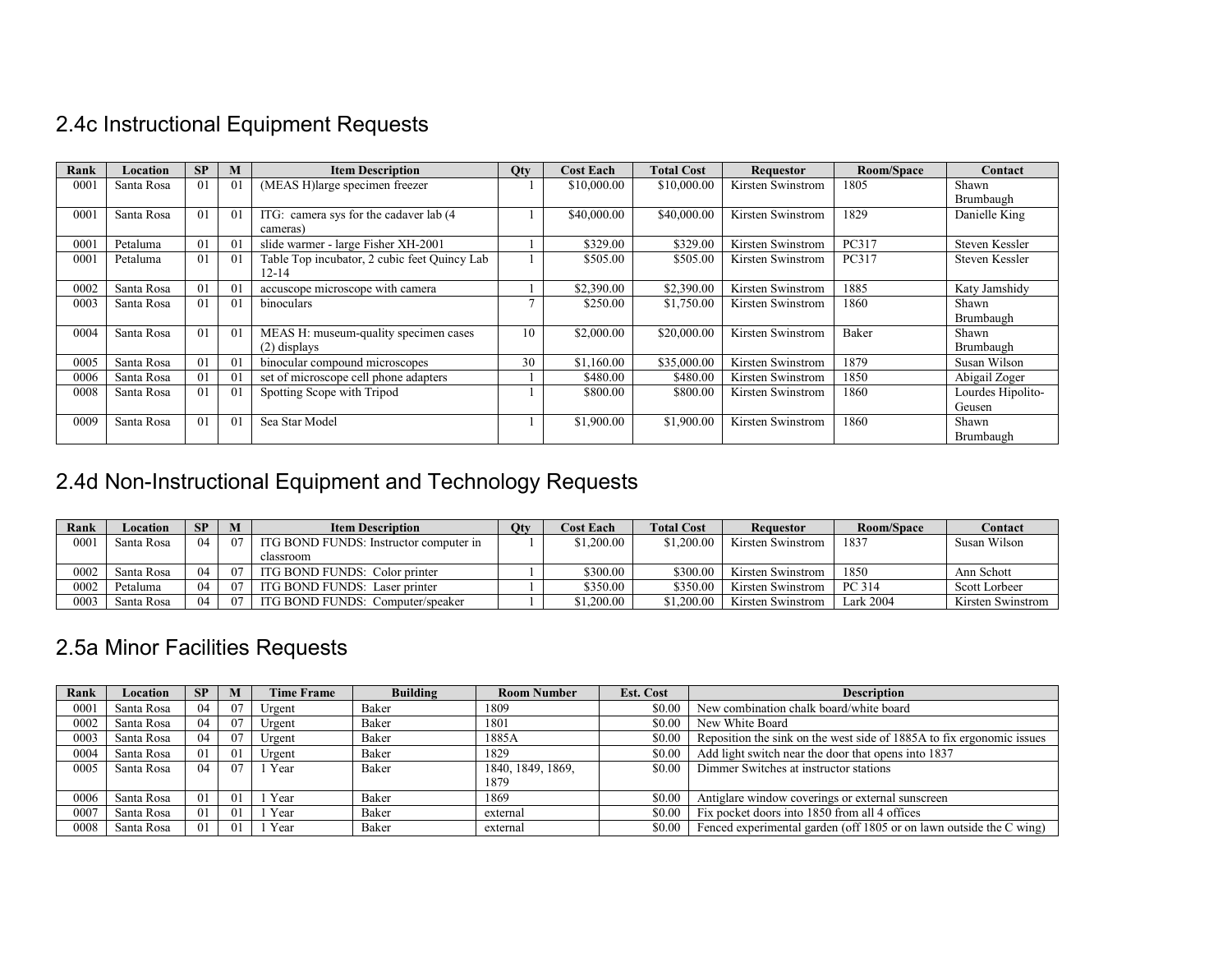| 0009 | $\sim$<br>Santa<br>. Rosa | 04             | $\Omega$       | $\mathbf{v}$  | Baker | 1850 | \$0.00 | Install dermestid beetle box |
|------|---------------------------|----------------|----------------|---------------|-------|------|--------|------------------------------|
| 0010 | <b>T</b><br>ட்ட           | 0 <sub>0</sub> | 0 <sup>0</sup> | $\cdot$       |       |      | \$0.00 |                              |
| 0011 | <b>T</b><br>டிப           | 00             | 00             | - -<br>Urgent |       |      | \$0.00 |                              |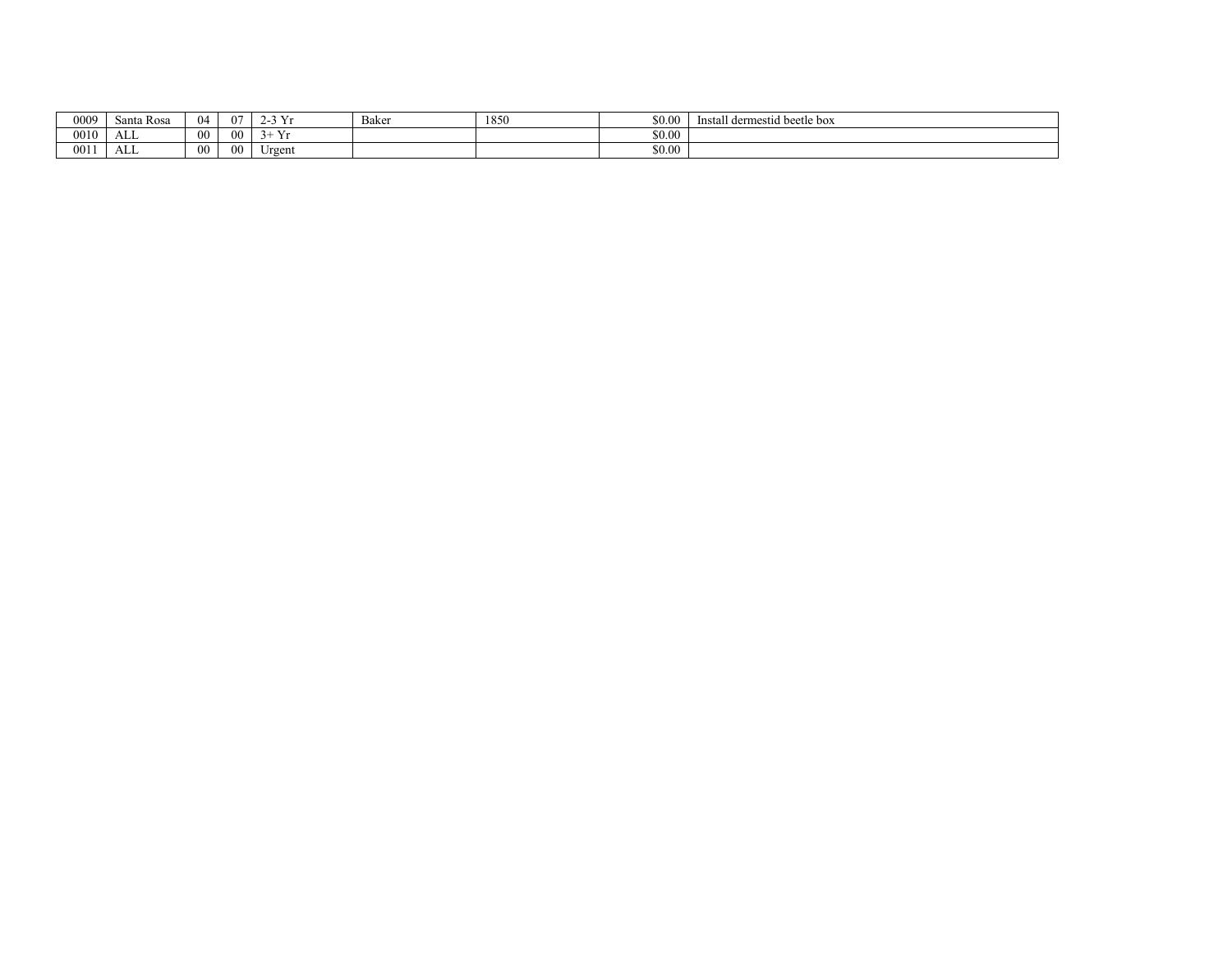## 2.5b Analysis of Existing Facilities

#### **Baker Hall Critical Needs Prioritization List**

- **Chalk board and white board for 1801/1809.** The current chalkboards in these rooms are virtually unreadable by students and need to be replaced immediately (especially 1801)
- **Reposition the sink on the west side of 1885A** Justification: The depth of the sink is good for washing large glassware, but there is a large (6") expanse of counter to reach over, resulting in terrible ergonomics and a consistently aching back for the staff.
- **Dimmer Switches added to instructor station in labs** 1840, 1849, 1869 and 1879.
- **Fenced experimental garden (off 1805 or on lawn outside the C wing)** Justification: It is normal for plants grown in greenhouse facilities to move between indoor and outdoor space as part of their developmental process or for experimental reasons. We have outfitted Baker 1805 with grow lights in order to mimic the indoor growing space of a greenhouse but lack any outdoor space. Fencing in some of the outdoor areas would be an inexpensive way to mimic the growing conditions normally provided in biology departments.
- **Add light switch near the door that opens into 1837** Justification: There is currently only one light switch in the cadaver lab, and it cannot be accessed from the doors into either the Anat 1 or Anat 58 anatomy lab. Students have to walk across a dark room, with a potentially slippery floor, to reach the only light switch (which is on the wall backing the hallway).
- **Antiglare window covering on room 1869** It is very difficult for students to see the projection screen on sunny days.
- **Fix pocket doors into 1850 from all four offices** Justification: None of these doors will open or close easily; there is nothing to grip to open them. Faculty and staff must use their keys as a lever, which ends up bending all their keys.
- **Install dermestid beetle box** Justification: This is required for preparation of vertebrate skeleton specimens, but must be located at a far, safe distance from existing specimens because just one escaped beetle can ravage a collection.

## 3.1 Develop Financial Resources

The Biological Sciences Department has contributed to the financial resources of the college in several ways. One of our faculty members has been awarded two National Science Foundation grants: The NSF EAGER grant for CUREs and a NSF SSTEM grant focusing on mentorship.

In addition, we contribute to the financial resources of the college with robust enrollment in our courses. We overfill our lab sections and teach double sections so that we have high efficiencies. To further increase our efficiency, we offer "Shadow" Anatomy sections: these sections are for students who want to add Anatomy 1. Students come on Friday and Saturday for lab and attend the regular lecture sections during the week.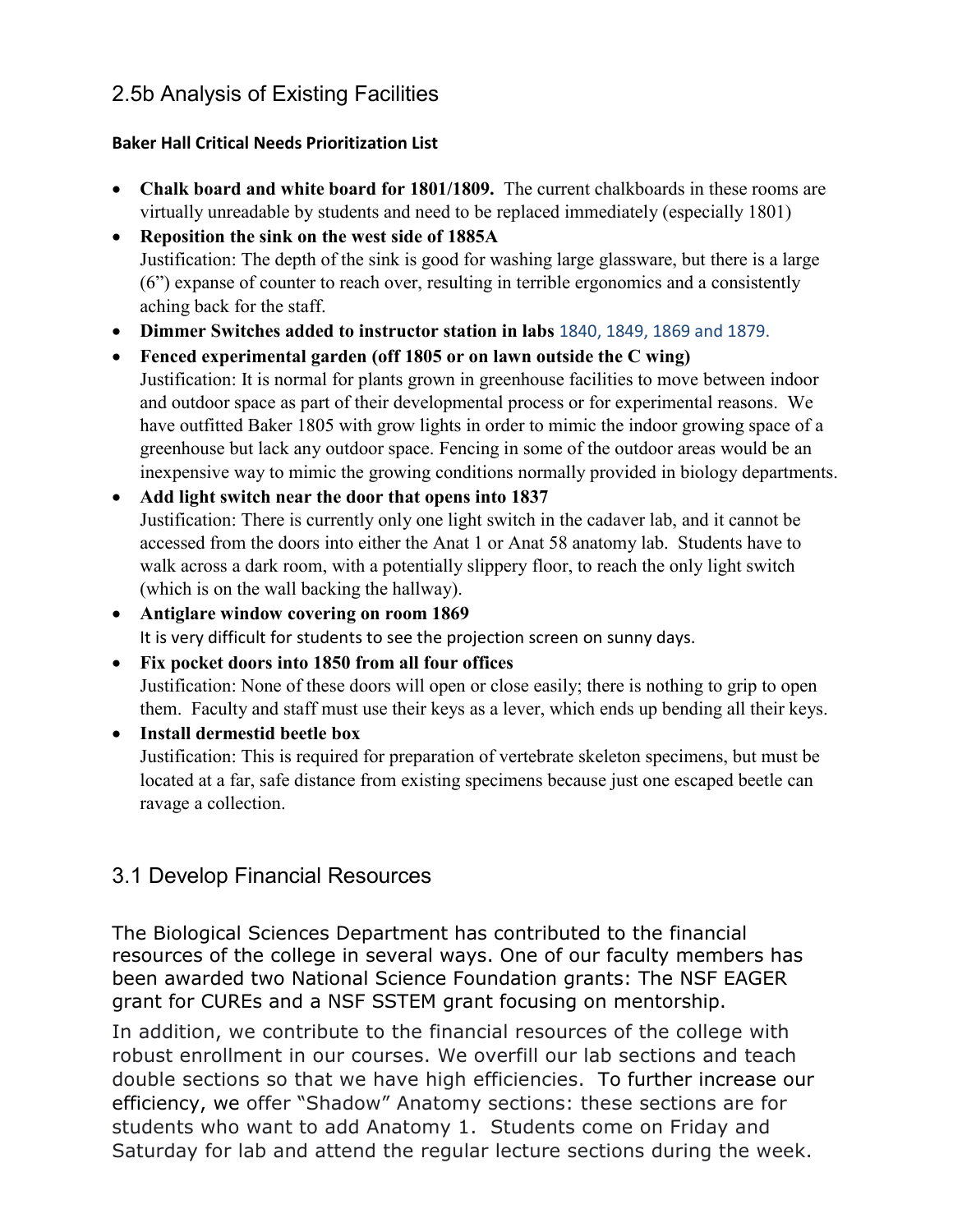When someone drops from the lecture section the student is moved into the regular section, in this way we preserve enrollment and ensure more students have access to the classes they need.

Some department members even donate royalties they receive from textbook authorship to support student internships and to purchase equipment for the department.

## 3.2 Serve our Diverse Communities

The Biological Sciences Department has taken several steps to address the diverse community that we serve:

1. Two full time faculty members have studied extensively to become fluent in Spanish since they joined SRJC. One of these faculty members has made and posted videos in Spanish on our department website to make information more readily available to our students and their families.

2. We have developed new courses to meet the needs of our student body:

Biology 16 Non-Major's Biology: in order to serve the large number of students who need a GE science with a lab course, we have developed this course. The course teaches the principles of biology through current issues. As a result of this structure the material is more accessible to our students and can be tailored to their particular interests. For example, cell and molecular biology can be taught via the diabetes pandemic, which disproportionately impacts Latino populations.

Biology 7: Careers in STEM: as part of an NSF SSTEM grant that focuses on mentorship, we have developed a career development class. Students start by doing self-assessments of their skills and preferences, move on to exploring career options, learn job search skills such as how to use LinkedIn, write a resume and cover letter and finish with creating a career plan that encompasses their coursework, skills and networking needs to achieve their long-term goal. This type of information is especially important for first generation college students.

Bio 27 Marine Mammals: to meet the needs of students who prefer, or need, online courses, we have recently developed our first fully online biology course.

3. In addition to language and cultural diversity we are also aware of the economic diversity in our student body. Since most of our students work as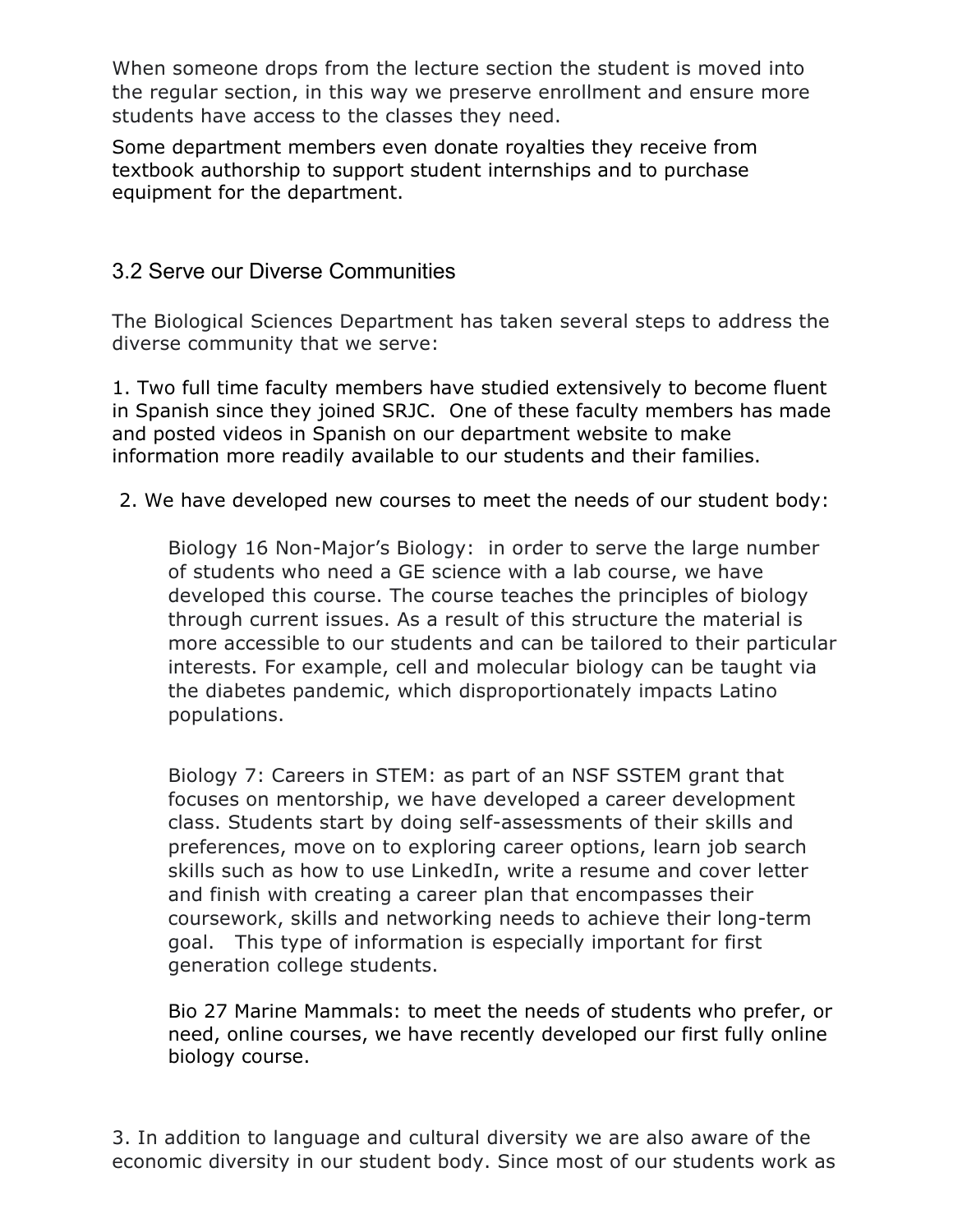well as go to school, they are unable to take the time for an internship. As part of a \$300,000 NSF grant, the department has developed CUREs in Biology 2.3, Biology 10 and Microbiology 5. CUREs move that experience into the classroom to increase access to these vital experiences for students' professional development. An additional NSF SSTEM grant specifically provides funds for students with high academic achievement and low financial resources.

4. Biology Club: The club is a venue for building connections and community amongst our students while they develop leadership skills. The club has focused on bringing in speakers to help students learn about career planning, internships and alumni connections. It is important that students maximize the social and cultural capital that they already have as they develop more.

5. The Pre-Allied Health program in the department serves our diverse community in several ways. We offer pre-requisite courses at four levels: ANAT 140 for medical assisting, ANAT 40 for the paramedic program, ANAT 58 & PHYSIO 58 for LVN and Rad tech programs, and ANAT 1, PHYSIO 1, and MICRO 5 for the dental hygiene and nursing programs. Students in all of the Biological Sciences classes are a very culturally diverse group, including many ESL students, veterans, and re-entry students. These courses prepare students for entry into allied health programs. If students get into these programs and successfully complete them, they are ready for well-paying jobs in Sonoma County.

## 3.3 Cultivate a Healthy Organization

The Biological Sciences Department has focused on collegiality in our hiring practices for the past fifteen years. We rarely all agree on many topics but have always focused on reaching consensus in an atmosphere of respect for one another. We have extensive hiring practices that help ensure that we hire outstanding faculty. The Department has participated in several lab safety trainings and has a designated emergency coordinator on both campuses.

#### 3.4 Safety and Emergency Preparedness

The Petaluma Science Lab Coordinator, Scott Lorbeer, is the safety leader in Petaluma, E wing. Beth Johnstone, Science Lab Coordinator, is the department safety leader in Santa Rosa, Baker Hall. The safety leaders attend safety committee meetings. Any critical information is reported at department meetings.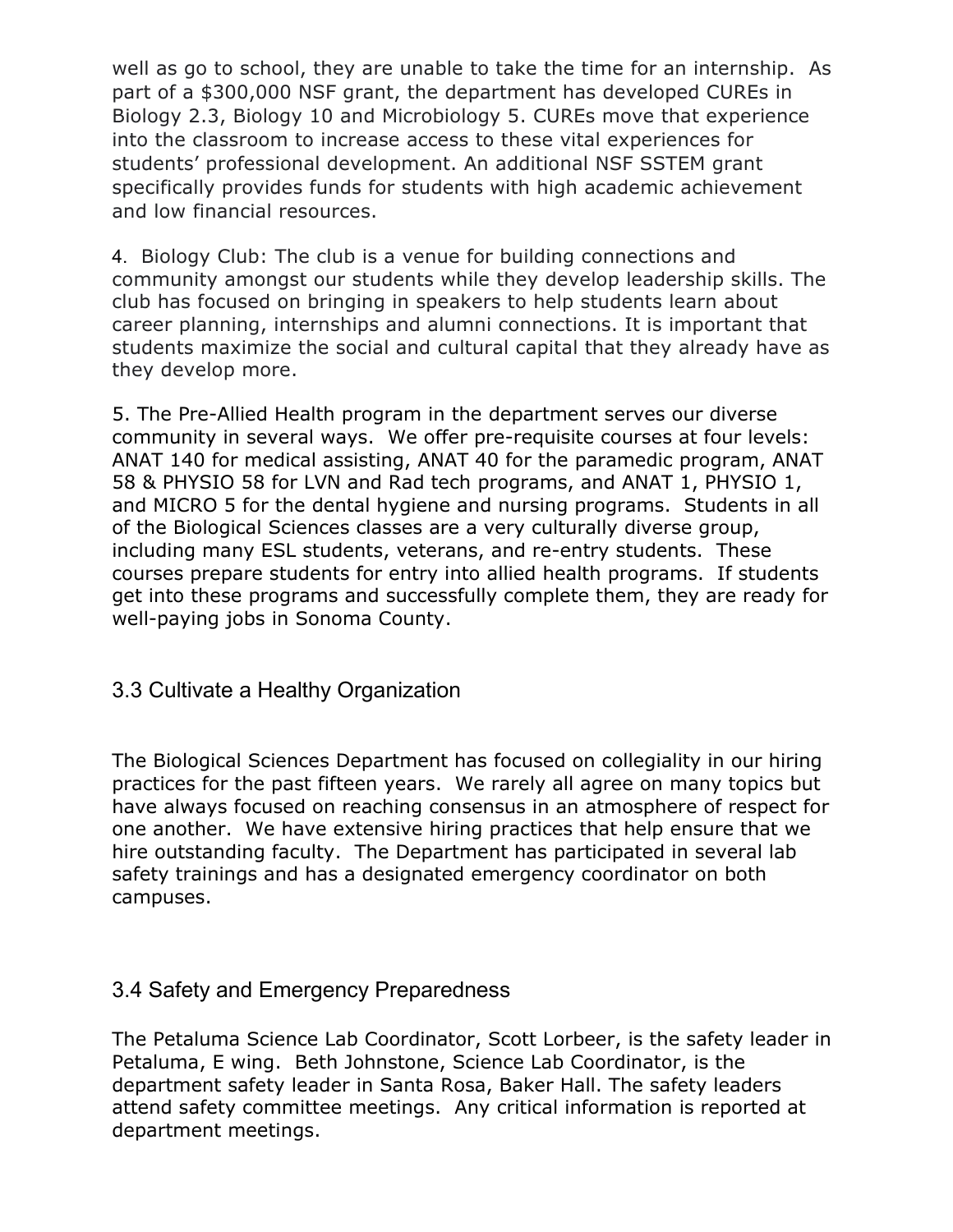#### 3.5 Establish a Culture of Sustainability

The Biological Sciences Department contributes to this goal by our input to the Baker Hall renovations and the pollination garden on the Petaluma Campus. In addition, we include sustainability principles as part of the curriculum in our biology and ecology courses. One faculty member from our department has organized an event this semester which brings together students and local representatives to address climate change.

#### 4.1a Course Student Learning Outcomes Assessment

All of the Department's active and regularly scheduled courses have had at least one SLO assessed. More than half of the courses have had all SLOs assessed. Thirty-two SLO assessments have been completed in the last three years. All of the completed assessments have been entered into the Sharepoint web site. Ten additional SLO assessments are in process this semester

Response: Many of the assessments suggest that current course material is appropriate and covered in a way that 70 to 90% of students were able to successfully answer assessment questions. Therefore, few changes were warranted. However, in rare cases where assessment criteria were not met, department dialogue resulted in course improvements for individual instructors.

PLAN: The department has divided the 21 active courses into 5 per semester for assessment, which means that every course will have one SLO assessed every two years, and all courses will have all SLOs assessed in a six-year cycle.

## 4.1b Program Student Learning Outcomes Assessment

Program Outcomes have been written and are posted on the web for the two department majors: Biology and Pre-allied Health. The program assessment for both the biology and preallied health majors were added to the Sharepoint website in March 2014. The department completed these program assessments using the cumulative assessment approach.

It is important to note that the high pass rate of SRJC students on nursing and dental hygiene board exams reflects very well on the preparation given these students in the department's anatomy, physiology & microbiology courses (the pre-allied health major). Anecdotal information (communication from former students as they complete 4-year degrees or allied health programs in other schools) supports the success of both our biology major and pre-allied health major programs.

## 4.1c Student Learning Outcomes Reporting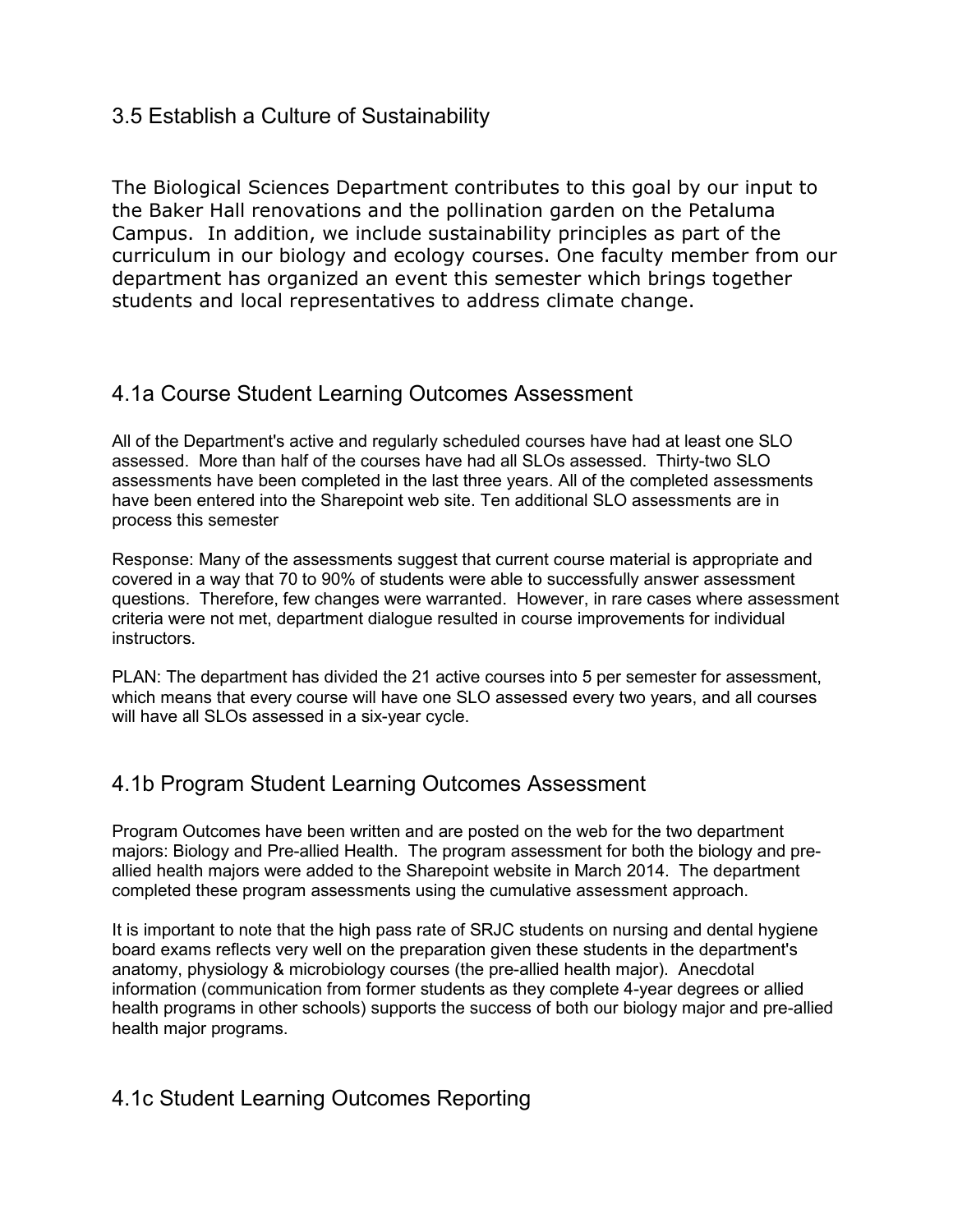| <b>Type</b>       | <b>Name</b>            | <b>Student</b><br><b>Assessment</b> | <b>Assessment</b><br><b>Results Analyzed</b> | Change<br>Implemented |  |
|-------------------|------------------------|-------------------------------------|----------------------------------------------|-----------------------|--|
|                   |                        | Implemented                         |                                              |                       |  |
| Course            | <b>ANAT1</b>           | Fall 2013                           | Fall 2013                                    | Fall 2013             |  |
| Course            | ANAT <sub>40</sub>     | Fall 2012                           | Fall 2012                                    | Fall 2012             |  |
| Course            | ANAT <sub>58</sub>     | <b>Fall 2012</b>                    | <b>Fall 2012</b>                             | Fall 2012             |  |
| Course            | <b>ANAT 140</b>        | Fall 2013                           | Fall 2013                                    | Fall 2013             |  |
| Course            | <b>BIO 10</b>          | <b>Fall 2012</b>                    | Fall 2012                                    | Fall 2012             |  |
| Course            | <b>BIO 12</b>          | Fall 2013                           | Fall 2013                                    | Fall 2013             |  |
| Course            | <b>BIO 13</b>          | Spring 2013                         | Fall 2012                                    | Spring 2013           |  |
| Course            | <b>BIO 2.1</b>         | Spring 2013                         | Spring $2013$                                | Fall 2013             |  |
| Course            | <b>BIO 2.2</b>         | Spring 2013                         | Spring 2013                                  | Fall 2013             |  |
| Course            | <b>BIO 2.3</b>         | Fall 2013                           | Fall 2013                                    | Fall 2013             |  |
| Course            | <b>BIO 25</b>          | Fall 2013                           | Fall 2013                                    | Fall 2013             |  |
| Course            | <b>BIO 26</b>          | Spring 2010                         | Spring 2010                                  | Spring 2011           |  |
| Course            | <b>BIO 49</b>          | Fall 2012                           | <b>Fall 2012</b>                             | Fall 2012             |  |
| Course            | <b>BIO 85.2</b>        | Spring 2011                         | Fall 2011                                    | Spring 2012           |  |
| Course            | <b>BIO 100</b>         | Fall 2012                           | Fall 2012                                    | Fall 2012             |  |
| Course            | <b>BOTANY 10</b>       | <b>Fall 2011</b>                    | Fall 2011                                    | Spring 2012           |  |
| Course            | <b>BOTANY 60</b>       | Spring 2011                         | Spring 2011                                  | Spring 2012           |  |
| Course            | MICRO 5                | Fall 2012                           | Fall 2012                                    | Fall 2012             |  |
| Course            | MICRO 60               | Spring 2014                         | Spring 2014                                  | Spring 2014           |  |
| Course            | PHYSIO <sub>1</sub>    | Spring 2014                         | Spring 2014                                  | Spring 2014           |  |
| Course            | PHYSIO 58              | Spring 2012                         | Spring 2012                                  | Fall 2012             |  |
| Certificate/Major | <b>BIOLOGY MAJOR</b>   | Spring 2014                         | Fall 2014                                    | Fall 2014             |  |
| Certificate/Major | PreAllied Health Major | Spring 2014                         | Fall 2014                                    | Fall 2014             |  |

## 4.2a Key Courses or Services that address Institutional Outcomes

| <b>Course/Service</b> | 1a                       | 1 <sub>b</sub> | 1c | 2a                | 2 <sub>b</sub> | 2c               | 2d                | 3a                        | 3 <sub>h</sub> | 4a | 4 <sub>b</sub> | 5 | 62 | 6 <sub>b</sub> | 6с |                           |
|-----------------------|--------------------------|----------------|----|-------------------|----------------|------------------|-------------------|---------------------------|----------------|----|----------------|---|----|----------------|----|---------------------------|
|                       |                          |                |    |                   |                |                  |                   |                           |                |    |                |   |    |                |    |                           |
| Bio 10                | X                        | X              | X  | X                 | Х              | X                | X                 | v<br>$\lambda$            | X              | X  | X              |   |    | X              |    | X                         |
| <b>Bio 100</b>        | X                        | Х              | Х  | X                 | X              |                  | X                 | v<br>$\lambda$            |                | X  | X              |   |    | Х              |    | X                         |
| Bio 12                |                          |                | X  | $\mathbf{v}$<br>л | X              | $\mathbf v$<br>л | X                 | $\mathbf{v}$<br>л         | X              | X  | X              |   |    | X              |    | X                         |
| Bio 13                |                          |                | Х  | $\mathbf{v}$<br>л | X              | X                | X                 | $\mathbf v$<br>$\lambda$  | X              | X  | X              |   |    | X              |    | X                         |
| Bio <sub>16</sub>     | X                        | Х              | X  | X                 | X              | X                | X                 | $\mathbf v$<br>A          | Х              | X  | Х              | Х | X  | X              |    | X                         |
| Bio 25                | X                        | Х              | X  | X                 | X              |                  | X                 | v<br>$\lambda$            | X              | X  | Х              |   |    | X              |    | X                         |
| Bio 27                |                          | X              | X  | X                 | X              |                  | $\mathbf{v}$<br>л | $\mathbf{v}$<br>$\lambda$ | X              | X  | Х              |   |    | X              |    | X                         |
| <b>Biology Major</b>  | $\mathbf v$<br>$\lambda$ | X              | X  | X                 | X              | v<br>л           | $\mathbf{v}$<br>л | v<br>$\lambda$            | X              | X  | Х              | X |    | X              |    | $\mathbf{v}$<br>$\lambda$ |
| Pre-Allied Health     | X                        | X              | X  | X                 | X              | X                | X                 | $\mathbf v$<br>л          | X              | X  | X              | X | X  | X              |    | X                         |
| Major                 |                          |                |    |                   |                |                  |                   |                           |                |    |                |   |    |                |    |                           |

## 4.2b Narrative (Optional)

The courses in our program are very rigorous. Students must apply and therefore practice foundational skills, time management, and critical thinking in almost all Biology courses. In some courses oral reports are required (communication). In many of our majors courses there are many international students and significant interaction with peers is a routine part of all laboratory courses. Introductory biology and ecology courses provide in depth instruction in the basis for environmental responsibility. Many students who succeed in the allied health pre-reqs state that the most valuable thing they learn is new depths of personal capability – they can succeed beyond anything they thought possible in a very challenging course. It gives them the confidence to pursue their career goals in allied health occupations.

## 5.0 Performance Measures

Not Applicable

5.1 Effective Class Schedule: Course Offerings, Times, Locations, and Delivery Modes (annual)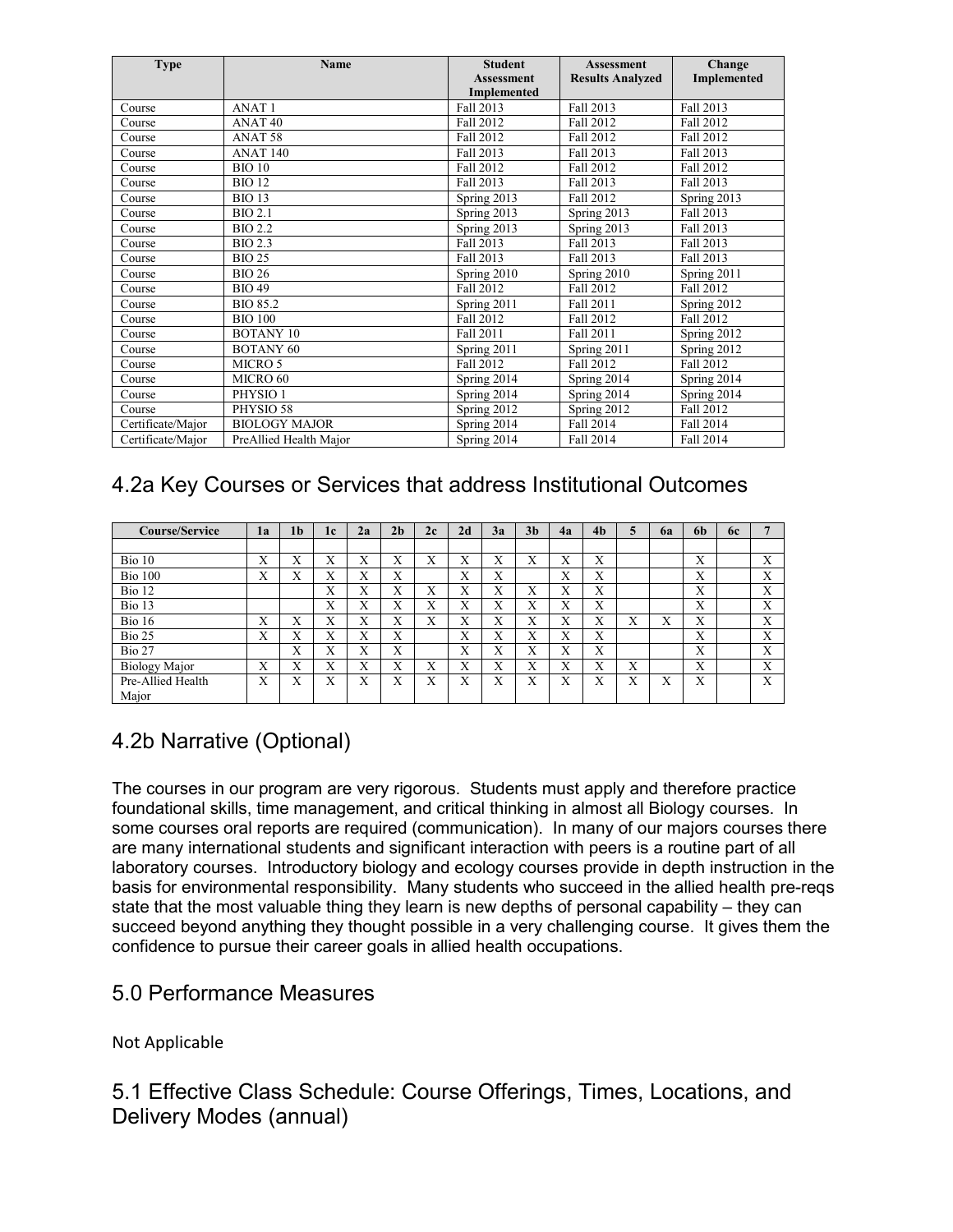We offer day and evening sections for all Introductory Biology, Anatomy, Microbiology, and Physiology classes. There are currently no regularly scheduled weekend classes except the shadow anatomy section which meets on Saturdays. We offer some sections on Friday. We also use Friday as a day to open our labs to students who need extra study time with lab materials.

We offer our full range of classes on the Santa Rosa Campus. Introductory biology, non-major's biology, human biology, marine mammals, basic skills biology and microbiology are all offered on the Petaluma Campus. We could potentially offer more microbiology in Petaluma, but this would require more staff, more faculty, and a larger supplies budget. Anatomy and Physiology classes are taught solely on the Santa Rosa Campus due to cost of lab construction and outfitting.

The department has recently added one online lecture course, Bio 27, Biology of Marine Mammals, and we will be offering it for the first time in summer 2019. However, the department feels strongly that lab courses must be taught in a lab, not online. Note that many nursing and graduate programs will only accept face-to-face lab courses.

There is a tremendous demand for Introductory Biology, Anatomy, Physiology, and Microbiology classes. Given the constraints of lab size, faculty availability, and supplies budget we will not attempt to offer more sections of these courses, even though they would fill. Our goal is to maintain our current offerings of 5-6 sections per semester (plus one of each in summer) of the anatomy, physiology, and microbiology courses required for nursing and dental hygiene. In order to accommodate as many students as possible the department schedules a shadow anatomy section every semester that allows an additional 30 students to enroll at minimal cost to the college. Additional offerings would not significantly help students as there will be no expansion of the SRJC allied health programs.

A review of the **Student Headcount data** shows that enrollment increased from 2015 to 2017 by  $\sim$ 4% for spring and fall and by 18% for summer. Fall 2018 showed a decrease in enrollment of 12% compared to Fall 2017, this is due in part to mandated section reductions and is also a trend seen across all disciplines.

#### 5.2a Enrollment Efficiency

Efficiencies across all disciplines for Biological Sciences has been outstanding, ranging from 91% to 107% over the last three years. Efficiency numbers on both the Petaluma and Santa Rosa Campuses are usually above 100%.

We achieve these results by over-enrolling our sections because we know that not every student can complete these challenging classes. We also teach many laboratory courses as a "double-section" teaching twice as many students in lecture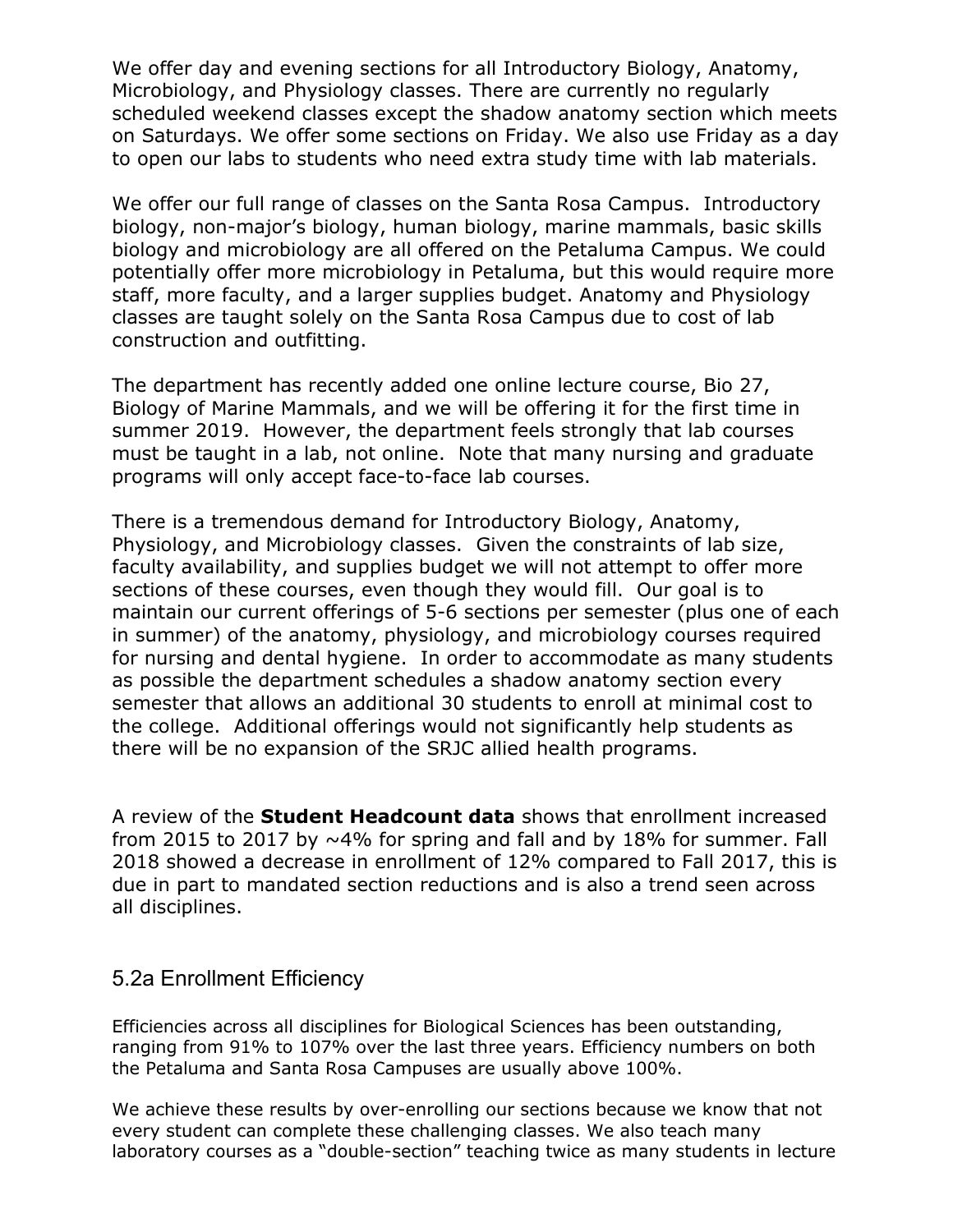as in lab. We also offer a "shadow" anatomy class, allowing many students to add as students drop in the first few weeks.

These numbers indicate that much of our program is impacted. In addition to the efficiency methods mentioned above, the department has added some additional microbiology sections to meet demand but cannot generally increase our course offerings due to building, staff, instructor and/or supply budget constraints. However, we feel there are other ways to meet student needs. The most important thing we could do is a better job of counseling. IF only students really prepared for A&P courses enrolled in them, we would have a seat for every student. A change in priority registration policies and required counseling would be the best ways to address this problem.

## 5.2b Average Class Size

Class size for most of our courses is dictated by lab size which is 24 (28 for physiology). Any numbers above 24 reflect overfilling of classes by dedicated instructors. Scanning the numbers shows that our classes usually have 23-26 students per class with the lowest numbers in summer session.

#### 5.3 Instructional Productivity

The majority of Biological Sciences classes are at or above the 17.5 FTES/FTEF ratio goal in fall and spring semesters at both campuses. There is a consistent pattern of a ratio below 17.5 in summer sessions. Summer sessions are usually taught as single sections, not the usual double sections offered in fall and spring semesters, and this lowers the ratio given that laboratory classes are limited to 24 students.

Of the five subdisciplines in our department, Physiology has particularly high productivity, each spring and fall semester in the last three years have a ratio above 20, with Fall of 2016 being the best at 27.

Microbiology also has high numbers, particularly on the Petaluma campus where we offer a double section of Micro 60. The average of all locations is above 17.5 for all spring and fall semesters, and above 20 for many.

Biology also has values above 17.5 for all fall and spring semester except fall 2018 when our ratio fell to 17.26.

Anatomy has somewhat lower numbers ranging between 15.41 to 18.3. Some Anatomy sections must be taught as single sections to allow a greater diversity of time options for students.

The botany values are consistently below 17.5, this is due to the botany class being taught as a single section.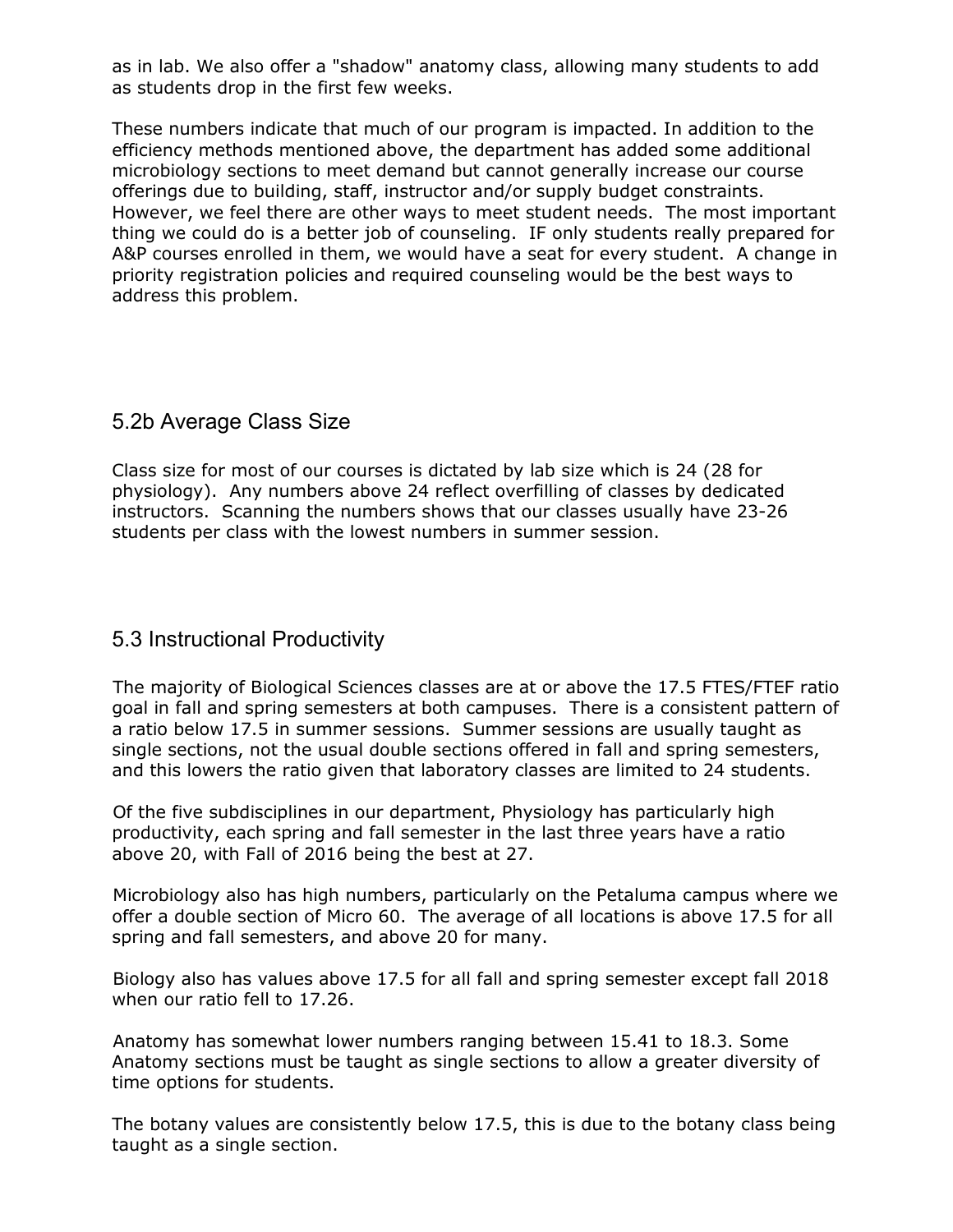Productivity on both campuses is maintained by optimizing schedule times to meet student needs and teaching double sections of our laboratory courses whenever possible.

## 5.4 Curriculum Currency

All of our courses have current CORs and we have initiated a regular cycle of 5 year review for all courses.

## 5.5 Successful Program Completion

In order to minimize barriers to successful completion we coordinate scheduling of the Biology Major's courses with the Chemistry and Physics departments. We offer the first course in our major's sequence, Bio 2.1, in the summer as well as Fall and Spring to allow students to complete all three courses required for the biology major within one year. Shadow Anatomy sections are offered to ensure that as many students as possible have the chance to take Anatomy 1 in preparation for the nursing program and Pre-Allied Health major. We also have prepared rotation plans that show students how to complete our majors within two years.

#### **Biology Degrees Awarded:**

2015/16: 18 2016/17: 13 2017/18: 21 2018/19: 6

While these numbers are not large, they are double what they were in the last PRPP cycle. We believe this may be due to changes we've made in the major including eliminating the elective requirement. However, the primary reason that these numbers are low is that an AS in biology serves no academic purpose other than noting achievement and completion. Few students apply for this degree because they want the BA / BS in biology, which is usually considered a minimum requirement for acquiring a job in this field. Furthermore, most students do not want to complete the LIR course in addition to the already high unit demand of this major, and often transfer before completing all of the AS requirements. However, the increase in degrees awarded clearly shows that students are beginning to see the value of marking this level of achievement.

A performance measure missing from this analysis is the number of students who transfer to 4-year institutions as biology majors. We are hopeful these data will become available in the future as it is a better indicator of our success in preparing students for a biology career than the number of students who earn an AA or AS.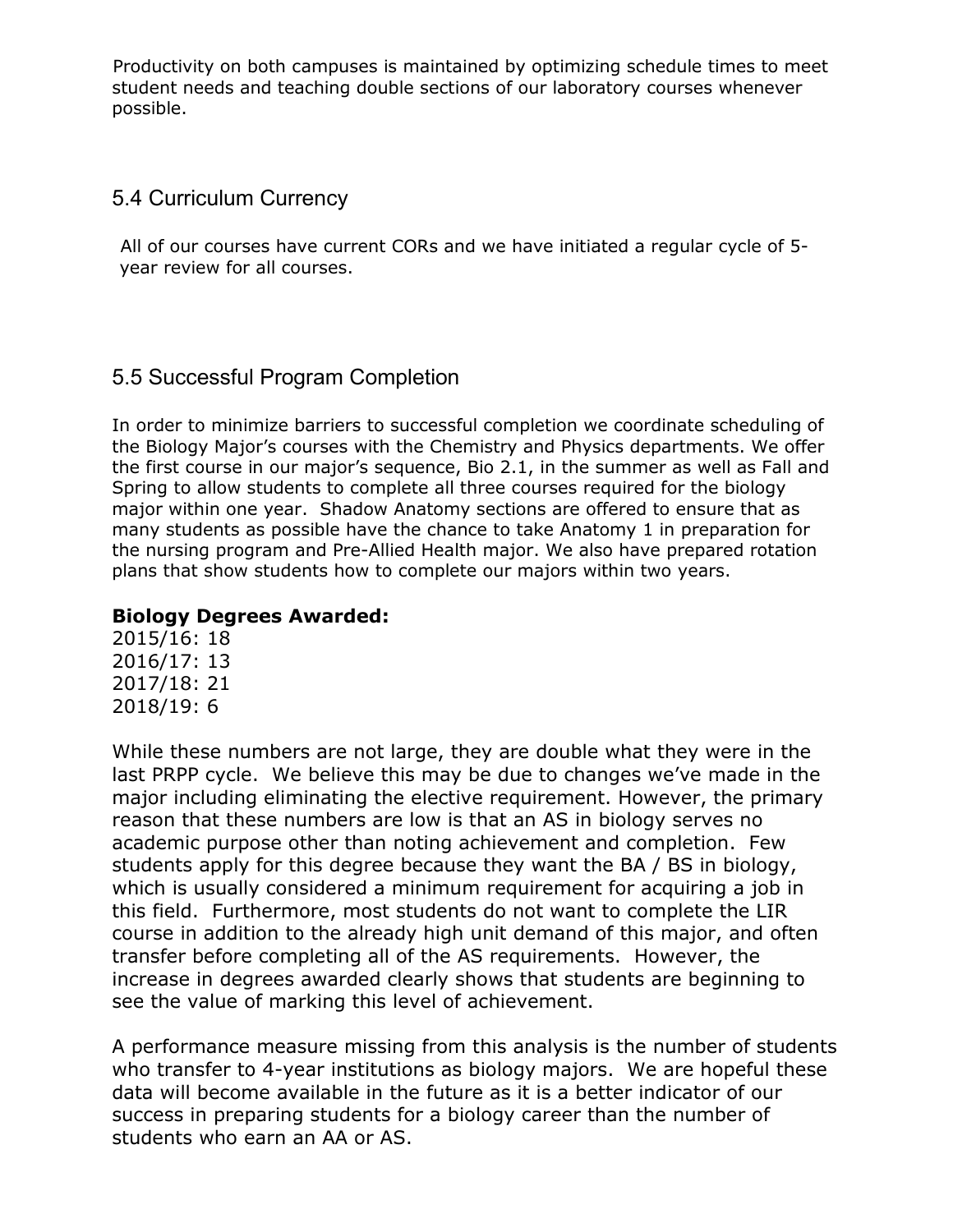#### **Pre-allied Health Degrees Awarded:**

2015/16: 59 2016/17: 87 2017/18: 86 2018/19: 43

These numbers have increased since the last PRPP and are impressive given that most students in this major are taking pre-requisite courses for nursing or dental hygiene, and they usually get their AA degree in these disciplines. The increase in these numbers may mean that students are increasingly aware of some value to the AA degree even in the pre-requisite discipline.

#### 5.6 Student Success

#### **Retention**

Retention rates for the college ranged from 72.2% to 83.47%. Retention rates for all Biological Sciences disciplines on both campuses ranged from 76.3 to 92.2%. Thus, our retention rate equals or exceeds that of the district. These are noteworthy retention rates since many of these courses are notoriously difficult for students. There is a consistent pattern of higher retention in the summer, as is true for the college as a whole.

There are a few retention rates below 70% - for 3/6 botany sections; and the last 4/6 semesters in anatomy. Anatomy includes ANAT 140 which enrolls many extremely underprepared students and therefore has a high attrition rate. In addition, Anatomy 1 is usually the first in a series of very challenging prerequisite courses for the pre-allied health students. Students are often unprepared for the demands of this course. However, the subsequent courses, Physiology and Microbiology, have higher retention rates, thanks in part to the preparation they received by eventually succeeding in Anatomy.

#### **Successful Course Completion**

The range for the college is 68.10% to 80.96 %. The Biological Sciences data for all disciplines is 70.2% to 88.7%. Successful completion rates among the subdisciplines mirrors retention rates.

#### **GPA**

The district data range from 2.75 to 3.051; Biological Sciences overall data range is 2.54 - 2.88. This lower value is consistent with the STEM cluster in general, which makes sense given that STEM classes are typically very demanding.

#### **Equity Data:**

No clear pattern of increasing or decreasing success is seen for any particular subgroup. Comparisons between groups is not meaningful given the differences in sample size.

The department feels it can contribute to retention and successful completion. Interventions currently in place to help students succeed include: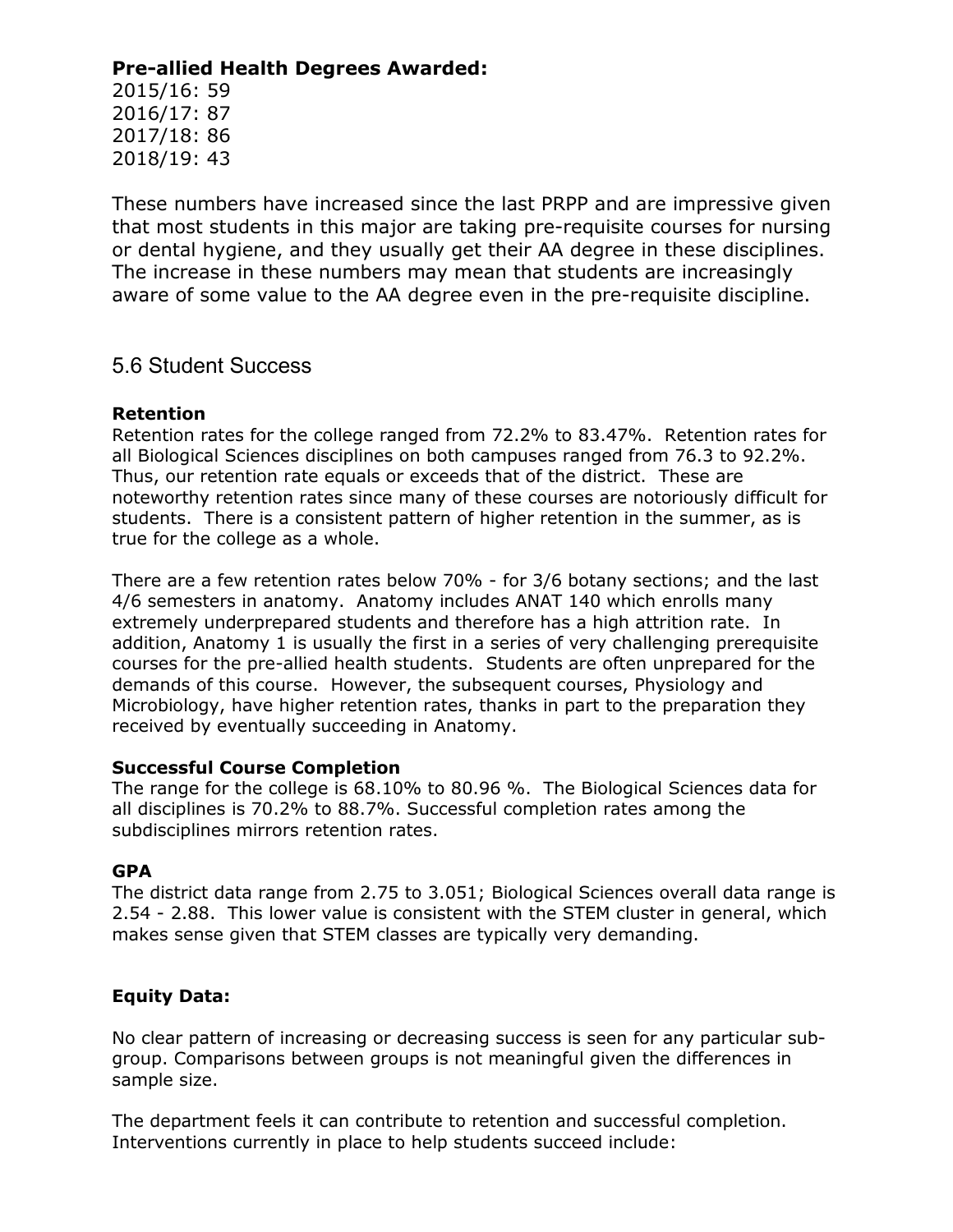\* faculty focus on pedagogy practices including embedding research and study skills into our courses

\* offering a developmental course to help students with bio 10 (bio 100) \* an educational campaign to alert students to preparation needed for Anat 1 and Physio 1 and MICRO 5 (web site info & memos to counselors)

\* the use of CSKLS tutors and peer tutors in labs

\* open lab time on Fridays to increase student access to study materials

#### 5.7 Student Access

The number of Hispanic students continues to rise steadily in all biological sciences subdisciplines. For example, in Anatomy, the proportion of Hispanic students rose from 31.8% to 42.3% over the last three years, exceeding the percentage of white students for the first time. In all of our subdisciplines the proportion of white students is slowly declining as the Hispanic proportion increases. There is no clear pattern of increase or decrease for any other ethnic group.

It is interesting to note that the number of students who choose, "decline to state" has dramatically increased in the last three years. For example, in 2015/16 only 0.7% of Anatomy students declined to state their ethnicity, in 2018/19 that number is 5.2%.

There are significantly more females than males in all of our subdisciplines with the exception of Botany, where the ratio is close to 50/50. In Anatomy, Biology, Microbiology, and Physiology,  $16 - 32%$  of our students are male. This is not surprising given that many of our students are entering allied health fields, which traditionally have been dominated by women. Given that the number of nurses who are men in this country is only  $\sim$ 10%, our enrollment of 16-32% males shows some progress in this area. Outreach by the allied health departments to male students may be useful to increase these numbers. Our department outreach for this program is primarily allowing several high school classes to visit the anatomy lab every semester.

The Biological Sciences department offers two courses at the 100 level to serve students who might have language and/or socioeconomic challenges: ANAT 140 and BIO 100.

## 5.8 Curriculum Offered Within Reasonable Time Frame

All of the department's core courses are taught every semester, high demand courses are taught in multiple sections and differing day/time slots, when possible. A few courses with lower demand (BOTANY 10 & 60) are taught in alternate semesters. BIO 13 is alternated each semester between the SR and Pet campuses.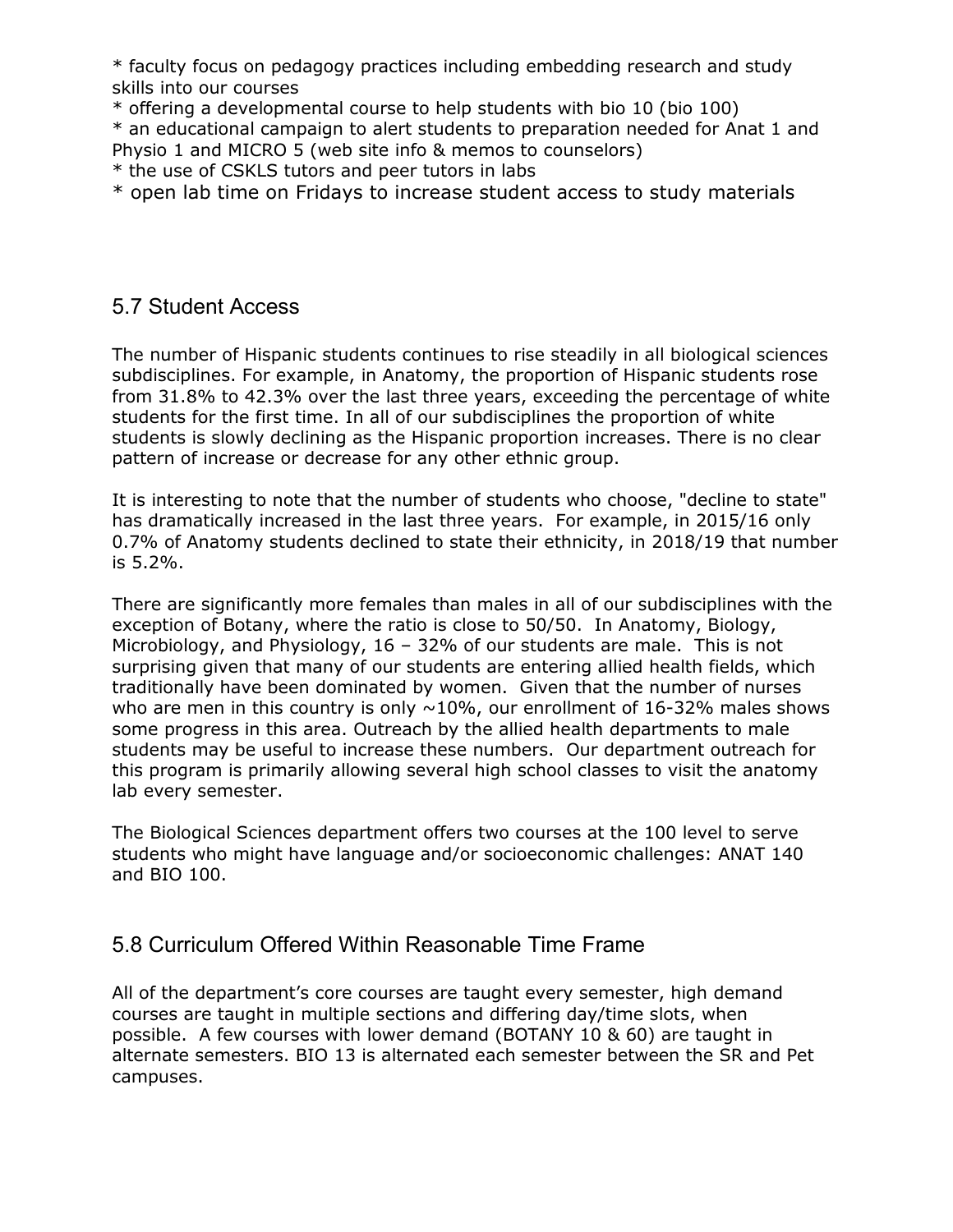#### 5.9a Curriculum Responsiveness

Most of our curriculum is standard, and the same courses have been needed, required, and taught for the past 50 years.

Our curriculum is current and in compliance with UC/CSU requirements. Our curriculum provides the essential pre-requisites for all of the allied health programs. BIO 10 is required for many GE students. To a minor extent we also support environmental and agriculture students.

We recently added a new course, BIO 16 Non-Majors Biology. This course is designed for non-biology majors and emphasizes the core concepts of biology linked to current issues. It is a more engaging course for non-majors, and one that will prepare them to be better informed citizens with respect to science, the environment and sustainability.

## 5.9b Alignment with High Schools (Tech-Prep ONLY)

NA

## 5.10 Alignment with Transfer Institutions (Transfer Majors ONLY)

Our biology major curriculum is aligned with CSU and UC major programs. The core topics taught in the first two years of a 4-year biology major include: cell biology, botany, ecology. zoology, evolution. These topics can be arranged in different ways in different transfer institutions. Some pair botany with ecology and zoology with evolution (as we do at SRJC) and some teach organismal biology (botany with zoology) and ecology with evolution.

## 5.11a Labor Market Demand (Occupational Programs ONLY)

NA

## 5.11b Academic Standards

The department monitors and discusses academic standards on a regular basis, through the evaluation process and curriculum updates. Faculty for each of the courses with multiple sections meet every year to discuss the course. Student Learning Outcome assessments are performed on a regular basis, and the results are used to maintain our high academic standards.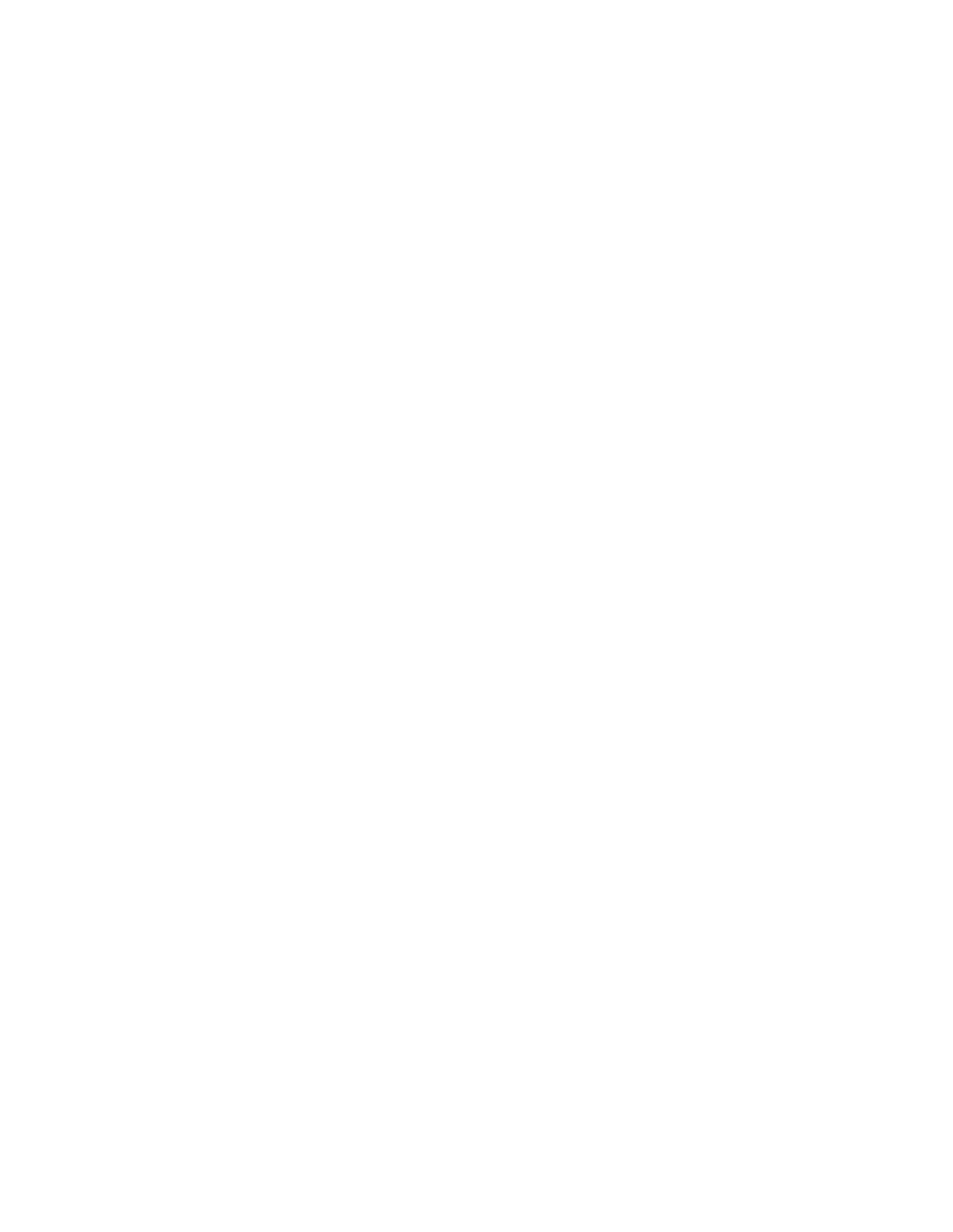# 6.1 Progress and Accomplishments Since Last Program/Unit Review

| Rank | Location   | SP | M              | Goal                                                                                                                                               | <b>Objective</b>                                                                                                                                                                                       | <b>Time Frame</b> | <b>Progress to Date</b>                                                                                                                                                                                                                                                                                                                                                                                                                                                                                                           |
|------|------------|----|----------------|----------------------------------------------------------------------------------------------------------------------------------------------------|--------------------------------------------------------------------------------------------------------------------------------------------------------------------------------------------------------|-------------------|-----------------------------------------------------------------------------------------------------------------------------------------------------------------------------------------------------------------------------------------------------------------------------------------------------------------------------------------------------------------------------------------------------------------------------------------------------------------------------------------------------------------------------------|
| 0001 | Santa Rosa | 04 | 01             | Remodel Baker Hall with the understanding<br>that we will be included in the 2nd phase of<br>the STEM cluster building                             | Replace roof and HVAC systems; make<br>shared spaces more integrated and effective<br>for students, faculty, and staff                                                                                 | 1 year            | The roof and HVAC project is now complete.<br>However, rain damage to doors and carpets<br>caused by the project has not been addressed.<br>The next phase of construction is set to be<br>completed in summer 2020 to avoid<br>disrupting classes.                                                                                                                                                                                                                                                                               |
| 0002 | Santa Rosa | 01 | 01             | support student success and facilitate peer<br>support/networking by creating comfortable<br>spaces for students to study and gather<br>informally | convert 1872 to a student lounge; replace<br>some lawn by C wing with tables and<br>benches                                                                                                            | 1 year            | The student lounge has been completed and is<br>very well used by students. Replacing the<br>lawn by C wing with tables and benches still<br>needs to be done.                                                                                                                                                                                                                                                                                                                                                                    |
| 0003 | Santa Rosa | 01 | 01             | enhance our student employment<br>opportuniites for biology majors                                                                                 | improve application process to encourage a<br>more diverse pool of student applicants                                                                                                                  | complete          | This goal has been met                                                                                                                                                                                                                                                                                                                                                                                                                                                                                                            |
| 0004 | <b>ALL</b> | 02 | 01             | STEM visioning and integration across<br>disciplines and campuses                                                                                  | stay active in the planning process for the 2nd<br>phase of the STEM cluster building; better<br>communication and coordination of program<br>development between the STEM departments<br>and Petaluma | ongoing           | The department chair has open and<br>productive communication with the dean in<br>Petaluma. We await funding for 2nd phase of<br>the STEM cluster building. At that point,<br>we'll require inclusive planning meetings<br>involving STEM departments and Petaluma<br>faculty, staff, and administrators. This goal is<br>also tied to planning of the outdoor spaces<br>between Baker and the new STEM building.<br>We'd like to discuss possibly collaboration<br>around art, geology, anthropology, Ag (demo<br>garden?), etc. |
| 0005 | Santa Rosa | 01 | 0 <sub>1</sub> | foster critical thinking in students, across<br>disciplines                                                                                        | develop a critical thinking course in<br>collaboration with the Philosophy<br>Department                                                                                                               | 2 years           | We require grant funding to develop this<br>course.                                                                                                                                                                                                                                                                                                                                                                                                                                                                               |
| 0006 | Santa Rosa | 03 | 0 <sub>5</sub> | continue K-12 outreach                                                                                                                             | encourage K-12 students to enter STEM<br>disciplines                                                                                                                                                   | ongoing           | We continue outreach to the k-12 community<br>through anatomy classroom visits by high<br>school classes. The SSTEM grant does out<br>reach to high school students. One faculty<br>member collaborates with high school<br>teachers on a Climate Action Night. In order<br>to expland our efforts, we would require<br>release time or a stipend/PGI/flex credit for<br>faculty to oversee this.                                                                                                                                 |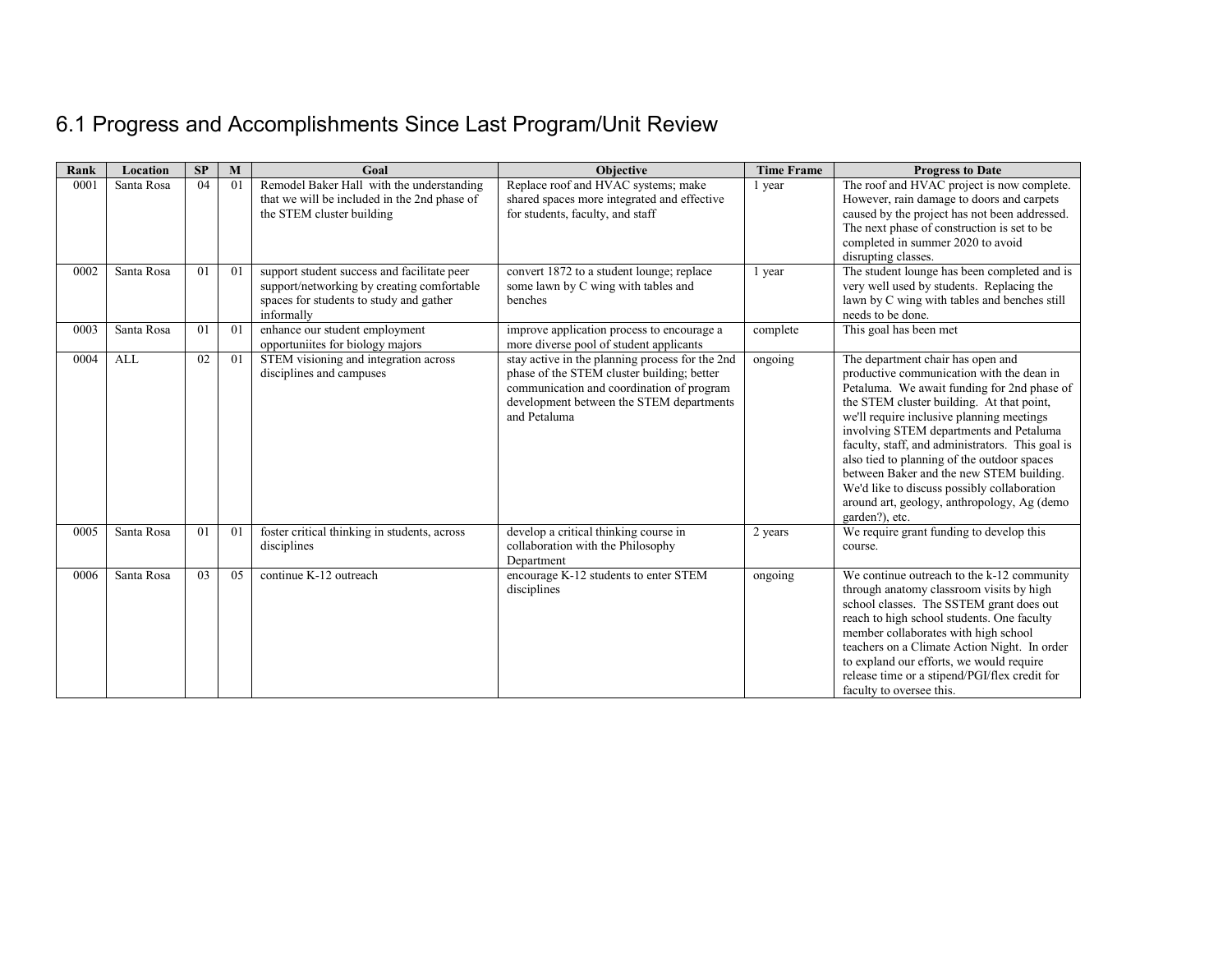# 6.2b PRPP Editor Feedback - Optional

Summarizes well the Biological Sciences Departments' needs, efforts towards student success, and contributions to the District.